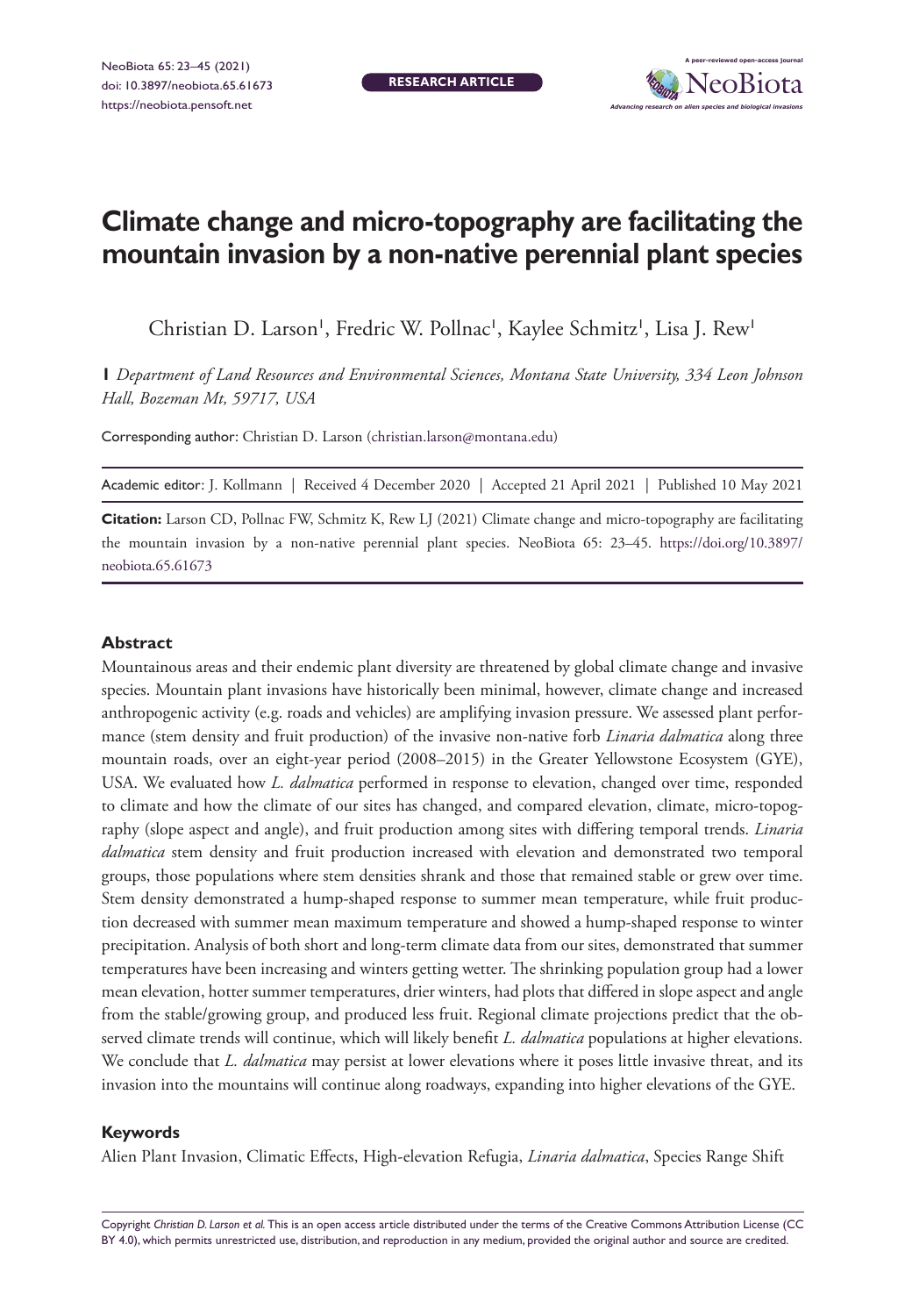# **Introduction**

Mountainous areas are often regarded as resistant to invasive plant species due to the harsh climate and a low human footprint (Pauchard et al. 2009; Alexander et al. 2016). However, temperatures are rising more rapidly at high elevations (Pepin et al. 2015) and a changing climate, combined with anthropogenic activity, will increase the invasion risk in these areas (Pauchard et al. 2009; McDougall et al. 2018). Non-native plant species abundance is associated with human disturbance and activity (Jauni et al. 2015) and, in mountainous regions, this is commonly roads, their construction and associated vehicular traffic (Pauchard et al. 2009). Seed dispersal by vehicles (Taylor et al. 2012; Rew et al. 2018; Yang et al. 2021) suggests that propagule pressure is likely not limiting along roadsides and the importance of road corridors for dispersal of non-native species has increased attention given to the spread of these species into mountainous areas (Stohlgren et al. 2010; Pollnac et al. 2012; Kalwij et al. 2015; Alexander et al. 2016).

Mountain invasions by non-native plant species generally follow a process called directional ecological filtering (Alexander et al. 2011), where non-native species expand upwards from anthropogenic sources in lowlands, progressively dropping out as the environmental filters associated with increasing elevation become stronger (Alexander et al. 2011; Steyn et al. 2017). Historically, this filtering and the relatively limited anthropogenic activity in mountain and high elevation regions have restricted plant invasions, with non-native plant species richness and abundance decreasing with elevation (Becker et al. 2005; Kalwij et al. 2008; Barni et al. 2012; Seipel et al. 2012; Alexander et al. 2016; Guo et al. 2018). However, global climate change, occurring in mountain and high elevation regions, is weakening the strong climate filter (Pyšek et al. 2011; Carboni et al. 2018), resulting in many species shifting ranges towards higher elevations (Lenoir et al. 2008; Chen et al. 2011). This shift has been demonstrable for non-native plant species (Walther et al. 2002; Kalwij et al. 2015; Koide et al. 2017), which are spreading upwards in elevation twice as fast as native species (Dainese et al. 2017) and anthropogenic propagule sources and roadways are critical for these shifts (Kalwij et al. 2008; Kalwij et al. 2015; Dainese et al. 2017; Lembrechts et al. 2017; Lázaro-Lobo and Ervin 2019). Much of the literature, assessing non-native species along elevation gradients, has used frequency or occurrence data to model species distributions or has described community trends (e.g. species richness) across elevation ranges (Kalwij et al. 2008; Lenoir et al. 2008; Kalwij et al. 2015; Dainese et al. 2017; Koide et al. 2017; Lembrechts et al. 2017; Haider et al. 2018), with few studies describing non-native abundance or reproductive trends over time along mountain elevation gradients (Pauchard et al. 2009; Alexander et al. 2016).

The Greater Yellowstone Ecosystem, USA (GYE) is a mountainous region of high conservation value for its endemic native biodiversity and species of concern. Yellowstone National Park is a conservation area in the region and has management goals of protecting endemic and rare plant species, native biodiversity and limiting and preventing the spread of non-native species (Whipple 2001). Yellowstone National Park and the greater GYE region are attractive tourist destinations accessed almost solely via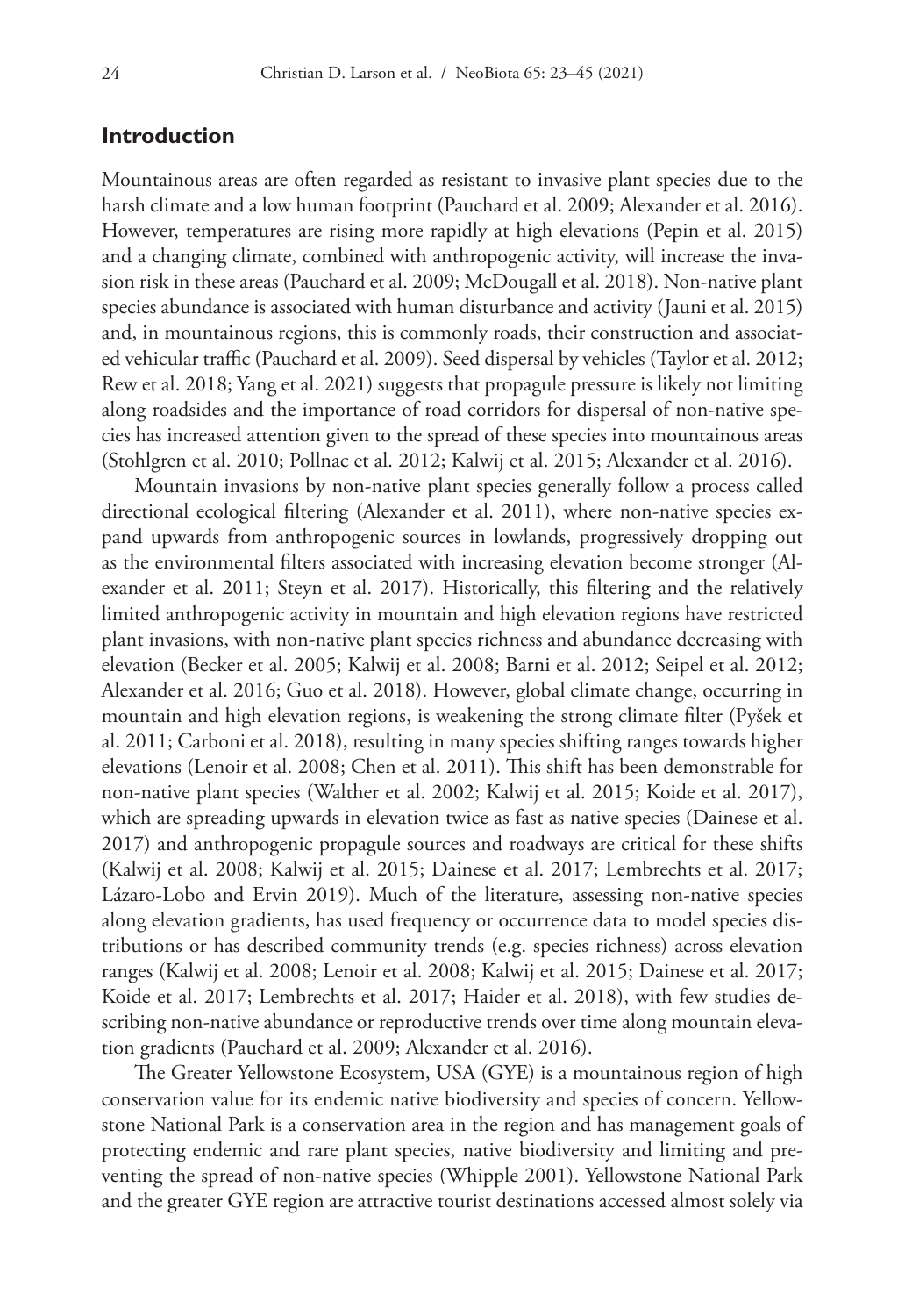roadways. Recent research has demonstrated that tourist vehicles in national parks are important seed sources for non-native and fast growing ruderal plant species (Yang et al. 2021), which underscores the risk of roadways facilitating invasions into mountainous conservation areas (Johnston and Pickering 2001; Stohlgren et al. 2010).

The invasive Eurasian perennial forb *Linaria dalmatica* is a species of concern within the region because of its impacts on forage, land values and native plant communities (Robocker 1974; Lacey and Olson 1991). It was first recorded in GYE in 1957 (Whipple 2001), can reproduce vegetatively or via seed and has become widespread throughout the region (Adhikari et al. 2020). Research into the conditions and constraints around the regional invasion of *L. dalmatica* have found contrasting results. *Linaria dalmatica*'s distribution throughout the region has been best described by summer maximum temperatures (McCartney et al. 2019) or February minimum temperatures (Adhikari et al. 2020), while its growth and abundance have been positively associated with precipitation (Blumenthal et al. 2008; Weed and Schwarzländer 2014). Additionally, studies have found no relationship or a negative relationship between *L. dalmatica* and elevation (Pollnac et al. 2014; Rew et al. 2005), but positive associations with steep slopes and southern exposures (Rew et al. 2005; Blumenthal et al. 2012).

The importance of roadways, climate, elevation and topography for non-native species, such as *L. dalmatica*, laid the groundwork for our study, which investigated the temporal and spatial abundance patterns of the *L. dalmatica* along roadways within the mountains of GYE. Specifically, we assessed the environmental constraints shaping *L. dalmatica*'s abundance and propagule pressure along three roads in the mountains of GYE seven times (2008–2013, 2015) over an eight-year period (2008–2015). Our research questions were: 1) Does *L. dalmatica* performance (stem density and fruit production) differ along an elevation gradient? 2) How has *L. dalmatica* stem density changed over the course of the study? Our remaining questions investigated mechanisms driving the observed elevation and temporal trends: 3a) What climate variables best describe *L. dalmatica*'s performance and 3b) how have these climate variables changed over the course of the study and over a longer term (1980–2016)? 4) Do climate (using the variables that best explained stem density and fruit production), elevation, micro-topography (slope angle and aspect) and fruit production, differ between sites where *L. dalmatica* populations are stable/growing and where they are shrinking?

# **Materials and methods**

### Study area

In 2008, *L. dalmatica* presence was surveyed along three predominately tarred roads near Gardiner, MT, USA (45°01'60"N, 110°42'33"W), one within Yellowstone National Park and the other two just north of the park boundary (Suppl. material 1: Fig. S1A). The road transects proceeded from ca. 1700 m above sea level to the highest elevation extent of the specific roads (2900, 2400, 2200 m). During this initial survey,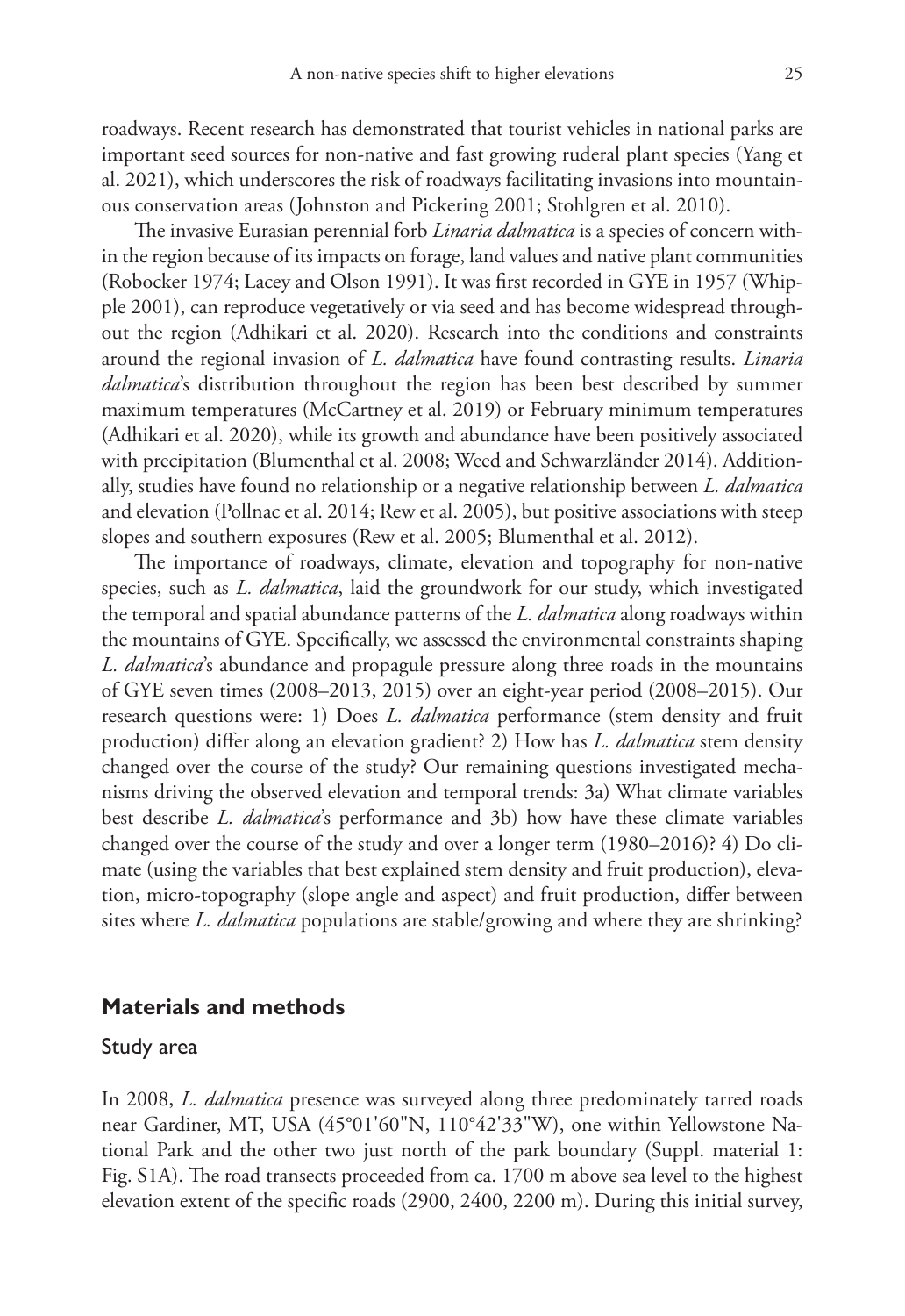all *L. dalmatica* populations within 200 m of the roads were identified and, from the identified populations, six study sites, representing an even spread of elevations along each road, were established. The study sites ranged in elevation between 1736 m and 2316 m. Although our sites were near roads, the community vegetation of our sites was predominantly native and ranged from sagebrush-steppe vegetation at lower elevations to conifer forests at higher elevations. The mean annual temperature (1980–2016) of the study sites was 3.9 °C and the mean annual precipitation was 431 mm. The roads extended beyond the upper elevation range limit of *L. dalmatica* in the region, ensuring dispersal opportunities; see Pollnac et al. (2014) for more site details.

### Field and climate measurements

At each site, ten 1 m2 monitoring plots were placed randomly in patches of *L. dalmatica*. During the years of the study (2008–2013, 2015), *L. dalmatica* stem density (stems m-2) and fruit production (seed capsules m-2) were recorded at the end of each growing season (late August) in each monitoring plot. Additionally, in each plot, slope angle was taken with an inclinometer and slope aspect was taken with a compass. We had to remove one site from the study because it was located within a riparian zone that became a construction zone for a period during the project, thereby creating unrepresentative outliers.

Climate data (4 km resolution) used in the analyses were obtained from the University of Idaho's Climate Engine, which uses gridded surface meteorological data, based on PRISM and NLDAS2 (Abatzoglou 2013). Due to proximity, our 18 sites fell into nine climate cells (Suppl. material 1: Fig. S1B), which were collated annually and by season: winter (December–February), spring (March–May), summer (June–August) and autumn (September–November). Autumn climate data used in the analyses were from the year prior to data collection. We downloaded daily minimum, maximum and mean temperatures, as well as daily precipitation and evaluated 24 climate variables: annual variables assessed were mean (°C), mean maximum (°C) and mean minimum (°C) temperatures and precipitation (mm); seasonal variables were the same as the annual variables, additionally, because other studies have determined it to be an important factor for species' growth and distribution (Dainese et al. 2014; Pollnac et al. 2014), the coldest minimum daily temperature (°C) for each season was assessed.

### Data analysis

To address our first question, we first averaged performance data from the ten subplots at each site and created linear mixed effects models by assessing stem density and fruit production across the elevation gradient, with elevation as a fixed effect and site as a random effect to account for repeated measures through time.

To address our second question, we first assessed how stem density changed at each site over time using a linear mixed effects model with stem density as the response vari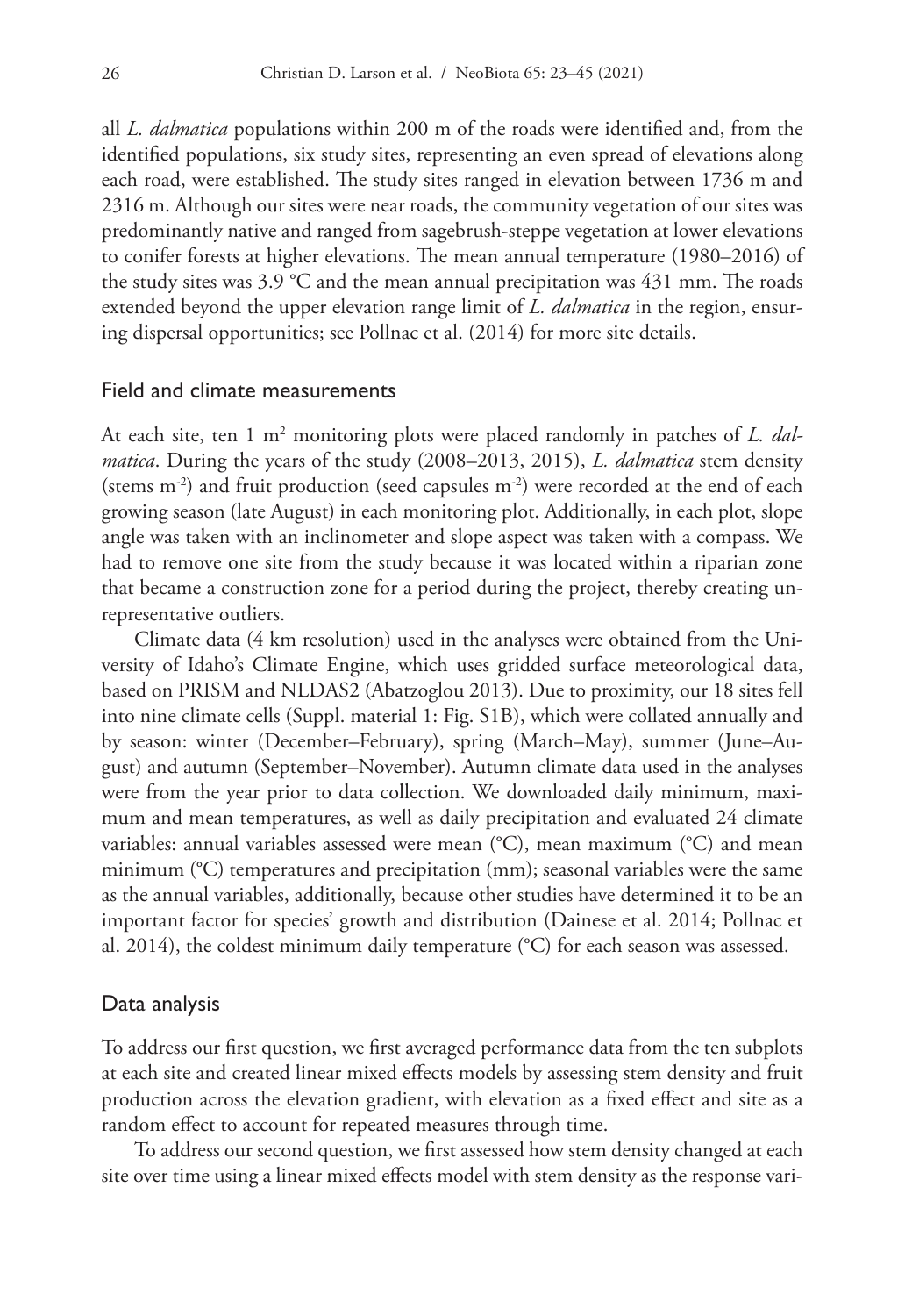able, year as a fixed effect and plot as a random effect to account for repeated measures through time. In this analysis, we observed sites with shrinking stem densities ( $n = 9$ , Suppl. material 1: Fig. S1C, Suppl. material 2: Fig. S2) and sites with stable or growing stem densities through time (n = 8; Suppl. material 1: Fig. S1C, Suppl. material 3: Fig. S3). We then analysed the shrinking/growing population grouped data through time with a linear mixed effects model. In this model, the response was stem density, the fixed effects were shrinking/growing grouping, year (factor) and the interaction between the two and the random effect was site to account for repeated measures through time. Finally, we calculated the yearly stem density estimated marginal means, also known as least-squares mean, for both groups and the Tukey Method was used for post-hoc pairwise comparisons among years for each group and between groups in each year (R-package "emmeans"; Lenth 2020).

To address the first part of our third question, we evaluated the effects of 24 climate variables on *L. dalmatica* stem density and fruit production. To do this, following similar methodology as previous studies (Barni et al. 2012; Taylor et al. 2014), we first used our 27 environmental variables (24 climate variables, elevation, slope and aspect) to ordinate our sites using principal components analysis (PCA; "rda" in the R-package "vegan"; Oksanen et al. 2019). Linear regression models were then used to assess the strength and direction of the relationship between the PCA axis 1 and each of the environmental variables used to ordinate the plots. We used the climate variables with the strongest relationship with the PCA axis 1 (Table 1) and created linear mixed effects models for both stem density and fruit production ("lmer" in the R-package "lmerTest"; Kuznetsova et al. 2017). For both response variables, additive and interactive climate models were created with uncorrelated climate data (cor. < 0.7; Suppl. material 4: Table S1) as fixed effects. Performance data were averaged across the ten subplots at each site and site was then treated as the random effect to account for repeated measures through time. Road accounted for very little variance as a random effect and models improved without its inclusion. To evaluate for hump-shaped responses, all climate variables were evaluated and compared with and without a second order polynomial transformation. Model creation was followed by manual stepwise backward model selection by removing insignificant variables, from which a final model was chosen by comparing AIC values ( $\triangle AIC > 2$ , indicating a better fit model). If there was no difference (ΔAIC < 2) between final models, the most parsimonious was selected.

For the second part of our third question, we used separate linear mixed effects models for the years of the study (2008–2013, 2015) and over a longer period (1980– 2016) using climate variables that were significant in the stem density and fruit production models as responses, year and population group as fixed effects and site as the random effect to account for repeated measures through time.

To address our fourth question, we compared the environment of the shrinking population group with the environment of the stable/growing population group using permutational multivariate analysis of variance with a Euclidean distance ("adonis" in the R-package "vegan"; Oksanen et al. 2019), where the environmental ma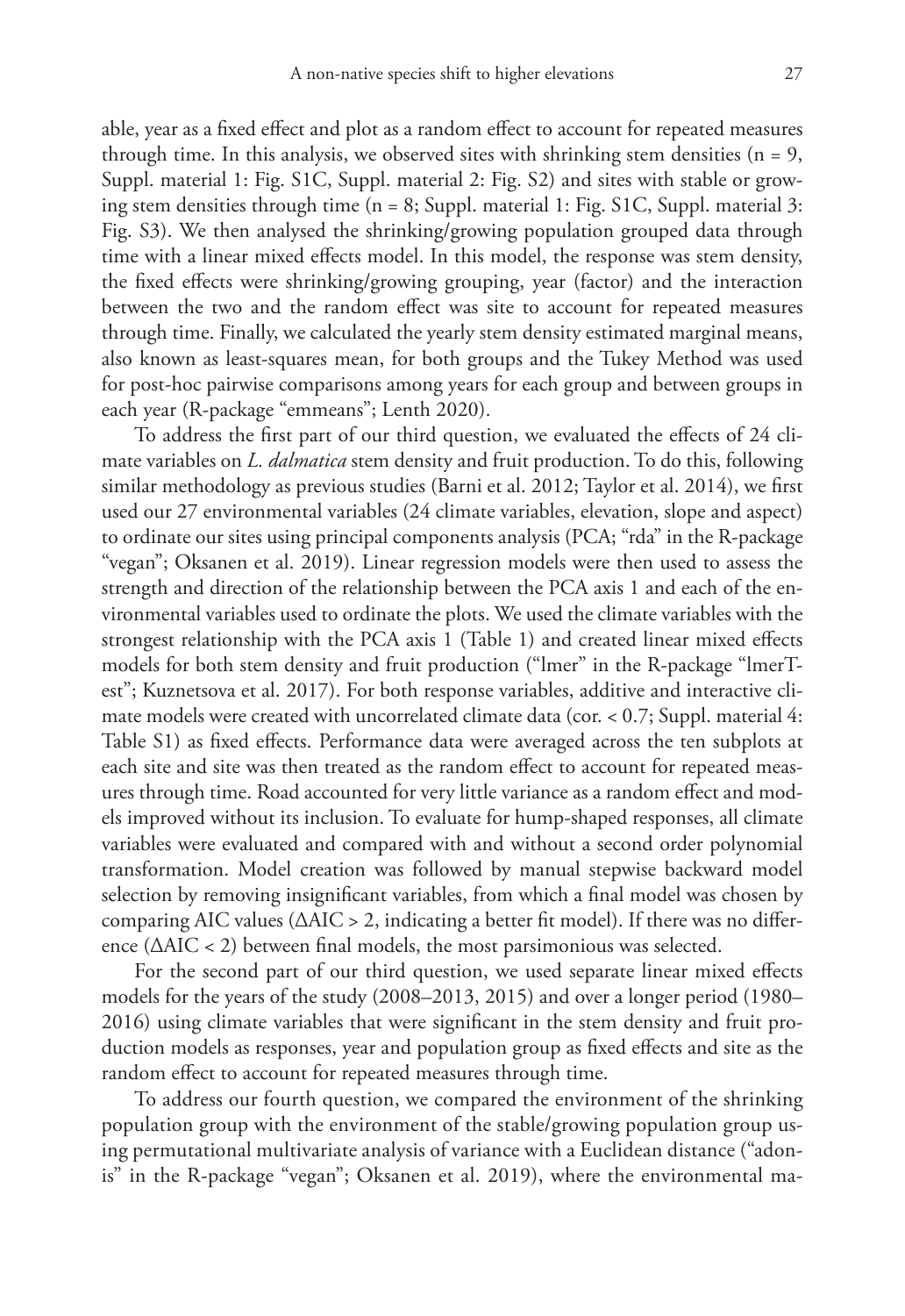trix (24 climate variables, elevation, slope and aspect) was the response, population group the predictor variable and year as strata to take into account repeated measures through time. We also used the previously-mentioned principal components analysis to visually compare the differences in environments between the two groups. We then individually compared the climate, elevation, slope angle and aspect, and fruit production, between the population groups. Climate of the population groups was compared in the mixed effects models addressing the second part of question three. Mean elevation of the two groups was compared using a linear mixed effects model, with population group as a fixed effect and site as a random effect. For microsite characteristics without repeated measures (slope angle and aspect), an analysis of variance was performed to compare mean values between our groups. We assessed *L. dalmatica*'s association with the slope aspect for the shrinking and stable/growing groups by comparing the mean absolute value of the degrees from south (180°). Finally, we compared fruit production (response) between population groups (fixed effect) using a linear mixed effects model with site as a random effect. All comparisons between populations were made using pairwise comparisons of the estimated marginal means using the Tukey Method.

The linear mixed effects models' assumptions of normality and homoscedasticity were assessed by visually inspecting model residuals and fruit production and temperature data were log normally transformed. Significant relationships between predictor (fixed effects) and response variables at the *P <* 0.05 level were calculated from *F* statistics, based on Satterthwaite's approximations of degrees of freedom. All statistics were performed in the statistical software R, version 3.6.0 (R Core Team 2019) and graphics were produced using the packages "ggplot2" (Wickham 2016), "cowplot" (Wilke 2019) and "ggmap" (Kahle and Wickham 2013).

# **Results**

### *Linaria dalmatica* response to elevation

Elevation had the strongest relationship with axis 1 of our principal components analysis, which explained 80% of the variance (Table 1) and both stem density  $(F = 8.09,$ Den df = 15, *P* = 0.012; Fig. 1A) and fruit production (*F* = 10.77, Den df = 15,  $P = 0.005$ ; Fig. 1B) increased with elevation.

### *Linaria dalmatica*'s temporal response

In nine of 17 sites, stem density decreased over the eight-year study (shrinking populations), while stem densities at eight sites remained stable (6) or demonstrated a growing (2) trend (Suppl. material 2: Fig. S2). Analysis of this trend on the grouped data (shrinking, stable/growing populations) demonstrated that the stem densities differed between groups ( $F = 8.62$ , Den df = 15.0,  $P = 0.010$ ), that year had an effect on stem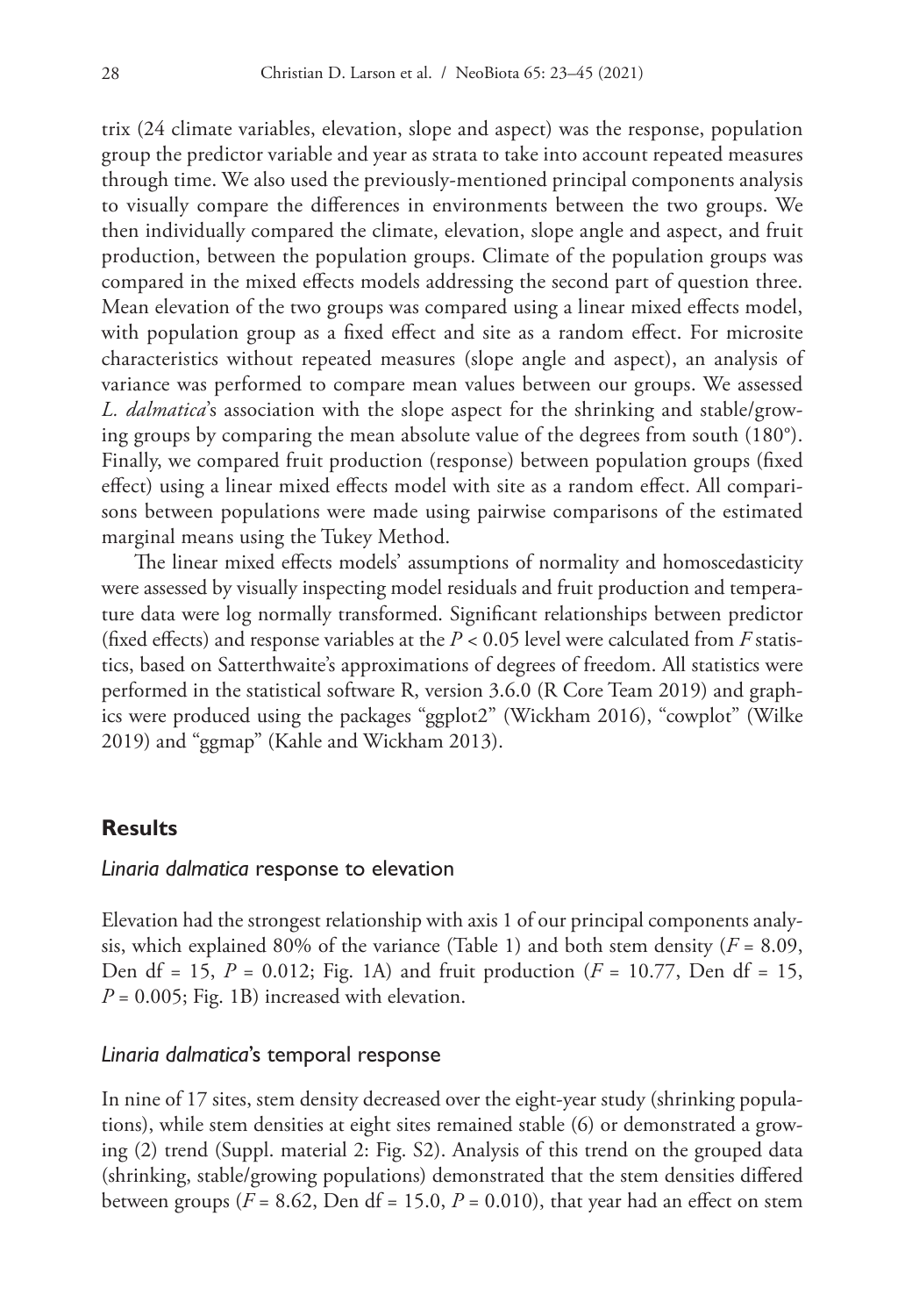**Table 1.** The primary environmental variables of the study sites. Results from the linear regression models used to assess the strength and direction of the relationship between PCA axis 1 and the environmental variables used to ordinate the 17 study sites.

| Variable              | Coefficient | <b>SE</b>   | $\boldsymbol{P}$ |      |
|-----------------------|-------------|-------------|------------------|------|
| Elevation             | 0.03        | ${}< 0.001$ | ${}< 0.001$      | 0.91 |
| Annual precip.        | 0.03        | 0.001       | ${}< 0.001$      | 0.82 |
| Summer mean temp      | $-1.80$     | 0.11        | ${}< 0.001$      | 0.71 |
| Winter precip.        | 0.10        | 0.006       | ${}< 0.001$      | 0.70 |
| Autumn mean max temp. | $-1.72$     | 0.10        | ${}< 0.001$      | 0.70 |
| Summer mean min temp. | $-2.10$     | 0.13        | ${}< 0.001$      | 0.68 |
| Annual mean max temp. | $-1.80$     | 0.12        | ${}< 0.001$      | 0.67 |
| Summer mean max temp. | $-1.42$     | 0.09        | ${}< 0.001$      | 0.66 |
| Spring precip.        | 0.06        | 0.004       | ${}< 0.001$      | 0.65 |
| Autumn mean temp.     | $-2.03$     | 0.14        | ${}< 0.001$      | 0.65 |

Results for the ten environmental variables that were most correlated with PCA axis 1 shown in descending order of importance. 'Precip' represents precipitation, 'temp' represents temperature, 'max' represents maximum and 'min' represents minimum.



**Figure 1. A** relationship of *Linaria dalmatica* stem density and **B** fruit production with elevation. Fruit production regression line is back transformed predicted values derived from the mixed effects model.

density ( $F = 2.80$ , Den df = 89.0,  $P = 0.015$ ) and there was an interaction between the population group and year ( $F = 11.61$ , Den df = 89.0,  $P < 0.001$ ). The temporal trend of the shrinking group demonstrated a consistent and substantial stem density decrease over the course of the study (Table 2; Fig. 2). The stable/growing group's increase over the course of the study was consistent, but more gradual and less in magnitude than the decrease of the shrinking group (Table 2; Fig. 2). Comparing stem densities between the shrinking and stable/growing populations through time demonstrated a divergence as the study progressed: in 2008 and 2009, there were no differences between mean stem densities of the two groups; however, in each subsequent year, the difference between the two groups increased (Table 3; Fig. 2).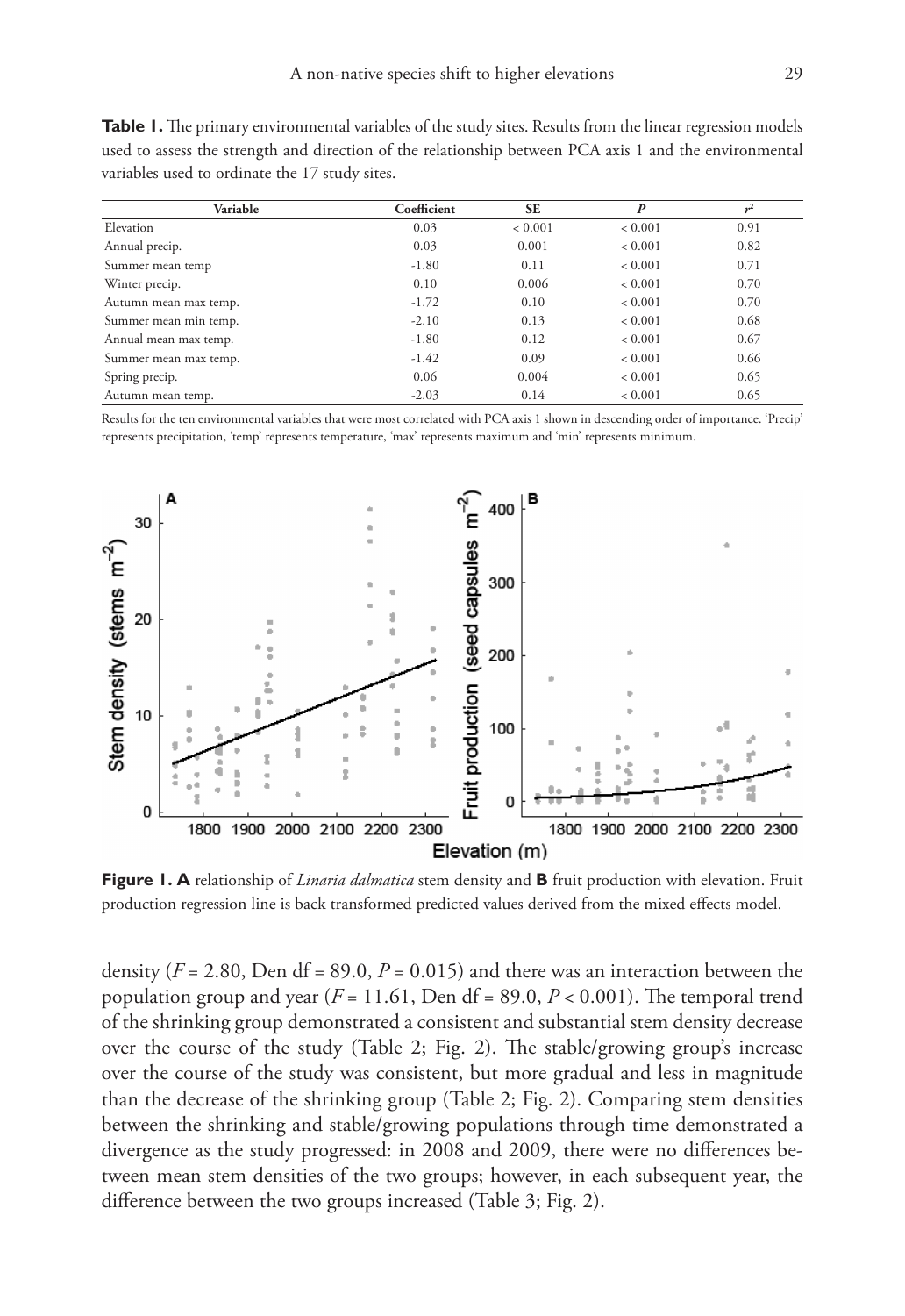**Table 2.** Assessing *Linaria dalmatica* stem density (stems m<sup>-2</sup>) among years for the shrinking and stable/ growing populations, using estimated marginal means with Tukey pairwise comparisons. Contrast indicates the years being compared, while estimate is the difference between the mean value of the first year compared with the second.

| Population group | Contrast  | Estimate | <b>SE</b> | df | T. ratio | $\boldsymbol{P}$ |
|------------------|-----------|----------|-----------|----|----------|------------------|
| Shrinking        | 2008-2012 | 4.1      | 1.1       | 89 | 3.6      | 0.01             |
|                  | 2008-2013 | 5.0      | 1.1       | 89 | 4.4      | ${}< 0.001$      |
|                  | 2008-2015 | 6.1      | 1.1       | 89 | 5.3      | ${}< 0.001$      |
|                  | 2009-2010 | 3.6      | 1.2       | 89 | 3.1      | 0.044            |
|                  | 2009-2011 | 3.7      | 1.2       | 89 | 3.1      | 0.036            |
|                  | 2009-2012 | 5.1      | 1.2       | 89 | 4.3      | ${}< 0.001$      |
|                  | 2009-2013 | 6.0      | 1.2       | 89 | 5.1      | ${}< 0.001$      |
|                  | 2009-2015 | 7.0      | 1.2       | 89 | 6.0      | ${}< 0.001$      |
|                  | 2010-2015 | 3.4      | 1.1       | 89 | 3.0      | 0.054            |
| Stable/growing   | 2008-2011 | $-5.8$   | 1.2       | 89 | $-4.80$  | ${}< 0.001$      |
|                  | 2008-2012 | $-4.5$   | 1.2       | 89 | $-3.7$   | 0.006            |
|                  | 2008-2013 | $-4.7$   | 1.2       | 89 | $-3.8$   | 0.004            |
|                  | 2008-2015 | $-4.5$   | 1.2       | 89 | $-3.7$   | 0.006            |

Only shown are those comparisons that met the alpha criterion of 0.05.



**Figure 2.** The estimated marginal means for stem density of those sites with shrinking (dark grey) and stable/growing populations (light grey) across the years of the study (2008–2013, 2015).

# *Linaria dalmatica* response to climate

Summer mean temperature best described *L. dalmatica*'s stem density response to climate, with stem density demonstrating a hump-shaped response with a peak at 12.5 °C (Table 4; Fig. 3A). *Linaria dalmatica* fruit production decreased with summer maximum temperature (Fig. 3B), but demonstrated a hump-shaped response to winter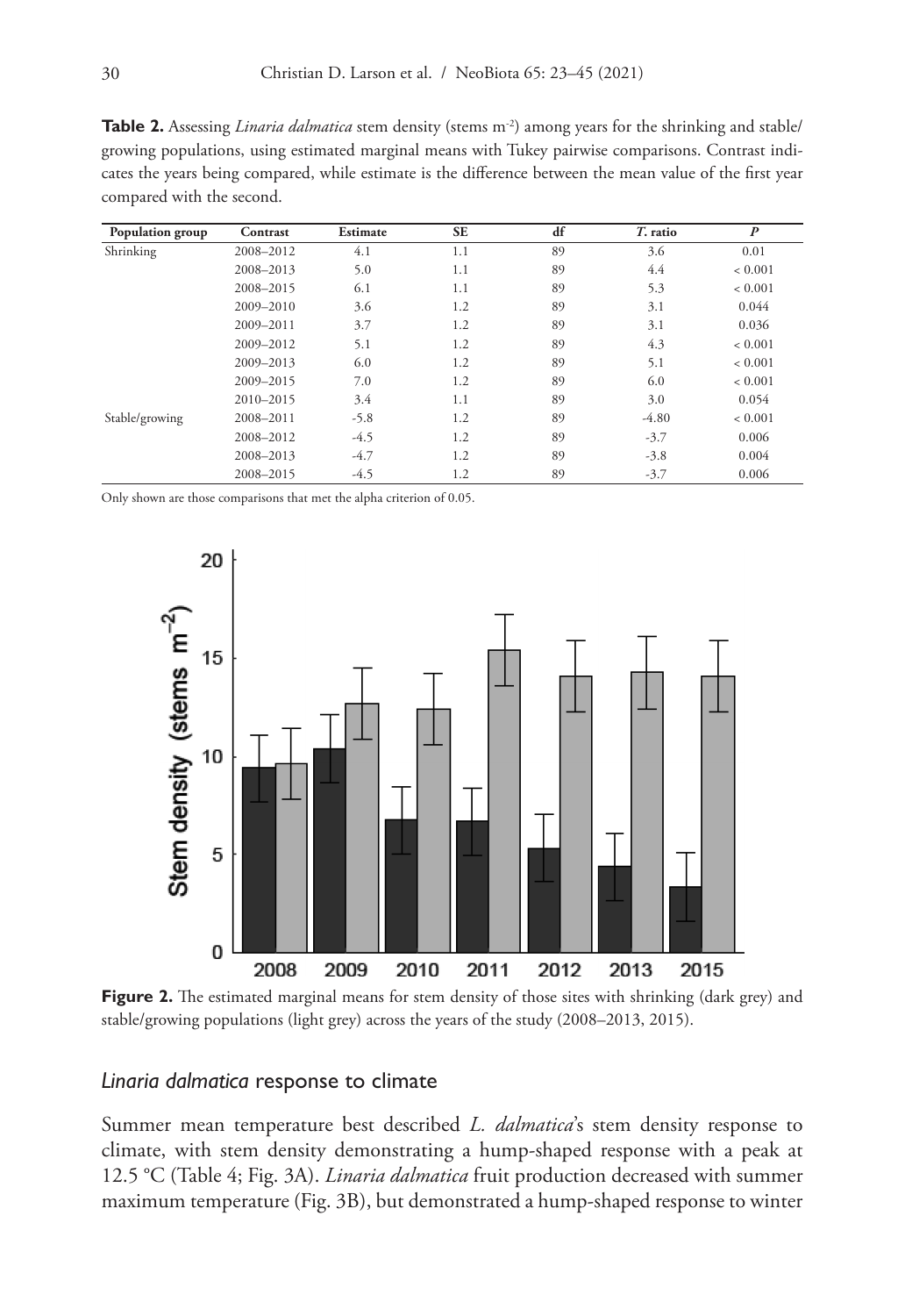| Contrast           | Year | Estimate | <b>SE</b> | df   | T.ratio |         |
|--------------------|------|----------|-----------|------|---------|---------|
| Shrinking: growing | 2008 | $-0.2$   | 2.5       | 22.6 | $-0.1$  | 0.933   |
|                    | 2009 | $-2.3$   | 2.5       | 23.2 | $-0.9$  | 0.365   |
|                    | 2010 | $-5.7$   | 2.5       | 22.6 | $-2.3$  | 0.034   |
|                    | 2011 | $-8.7$   | 2.5       | 22.6 | $-3.5$  | 0.002   |
|                    | 2012 | $-8.8$   | 2.5       | 22.6 | $-3.5$  | 0.002   |
|                    | 2013 | $-9.9$   | 2.5       | 22.6 | $-4.0$  | < 0.001 |
|                    | 2015 | $-10.8$  | 2.5       | 22.6 | $-4.3$  | < 0.001 |

**Table 3.** Assessing *Linaria dalmatica* stem density (stems m<sup>-2</sup>) between shrinking and stable/growing populations in each year of the study, using estimated marginal means with Tukey pairwise comparison. Estimate is the difference between the mean value of the shrinking group and the stable/growing group.

precipitation, with peak fruit production occurring at ca. 150 mm of winter precipitation (Table 4; Fig. 3C).

Over the years of the study (2008–2013, 2015), summer mean and summer mean maximum temperatures increased (*P* < 0.001, *P* < 0.001, respectively). Consistent with this short-term trend, between 1980–2016, summer mean temperatures increased by an average of 0.28 °C per decade (*P* < 0.001) and summer mean maximum temperatures increased by an average of 0.2 °C per decade (Fig. 4A, B). While winter precipitation demonstrated no temporal trend across the years of our study ( $P = 0.09$ ), it increased between 1980 and 2016 ( $P = 0.03$ ), with an average increase of 2 mm per decade (Fig. 4C).

#### Environmental comparison between shrinking and stable/growing sites

Our permutational multivariate analysis of variance indicated that environments (climate, elevation, slope angle and aspect) differed between the sites of the shrinking populations and the sites of the stable/growing populations  $(F = 39.0, r^2 = 0.25, P = 0.001)$ . Results of our principal components analysis similarly demonstrated a difference in environments between the two population groups (Fig. 5). There was a substantial trend that summer mean temperatures of the shrinking sites were warmer (15.5  $\pm$  0.71 °C) than the stable/growing sites (13.6  $\pm$  0.66 °C; *P* = 0.06; Fig. 4A). The shrinking sites had significantly warmer summer maximum temperatures (24.4  $\pm$  0.83 °C) than the stable/growing sites  $(22.0 \pm 0.79 \degree C; P = 0.05; Fig. 4B)$  and significantly drier winters  $(60.6 \pm 11.7 \text{ mm})$  than the stable/growing sites  $(98.7 \pm 12.4 \text{ mm}; P = 0.04; Fig. 4C)$ . Shrinking populations were producing fewer fruit (5.02  $\pm$  1.58) than the stable/growing populations  $(29.05 \pm 8.35; F = 17.7)$ , Den df = 15, P < 0.001). Likewise, the sites of the shrinking and stable/growing populations differed in elevation and micro-topography. The mean elevation of the shrinking populations (1900 m) was 183 m lower than the mean elevation of the stable/growing populations (2083 m;  $F = 5.33$ , Den df = 15,  $P = 0.04$ ). Mean slope angle for the shrinking populations (11.2°) was 4.6° less than the mean slope angle of the stable/growing populations  $(15.9^\circ; F = 16.7, P < 0.001)$ . Across both groups, *L. dalmatica* was predominantly found on south-facing slopes; however, the mean degrees from south for shrinking populations was 12.2° greater than the stable/growing populations  $(F = 4.50, P = 0.04)$ .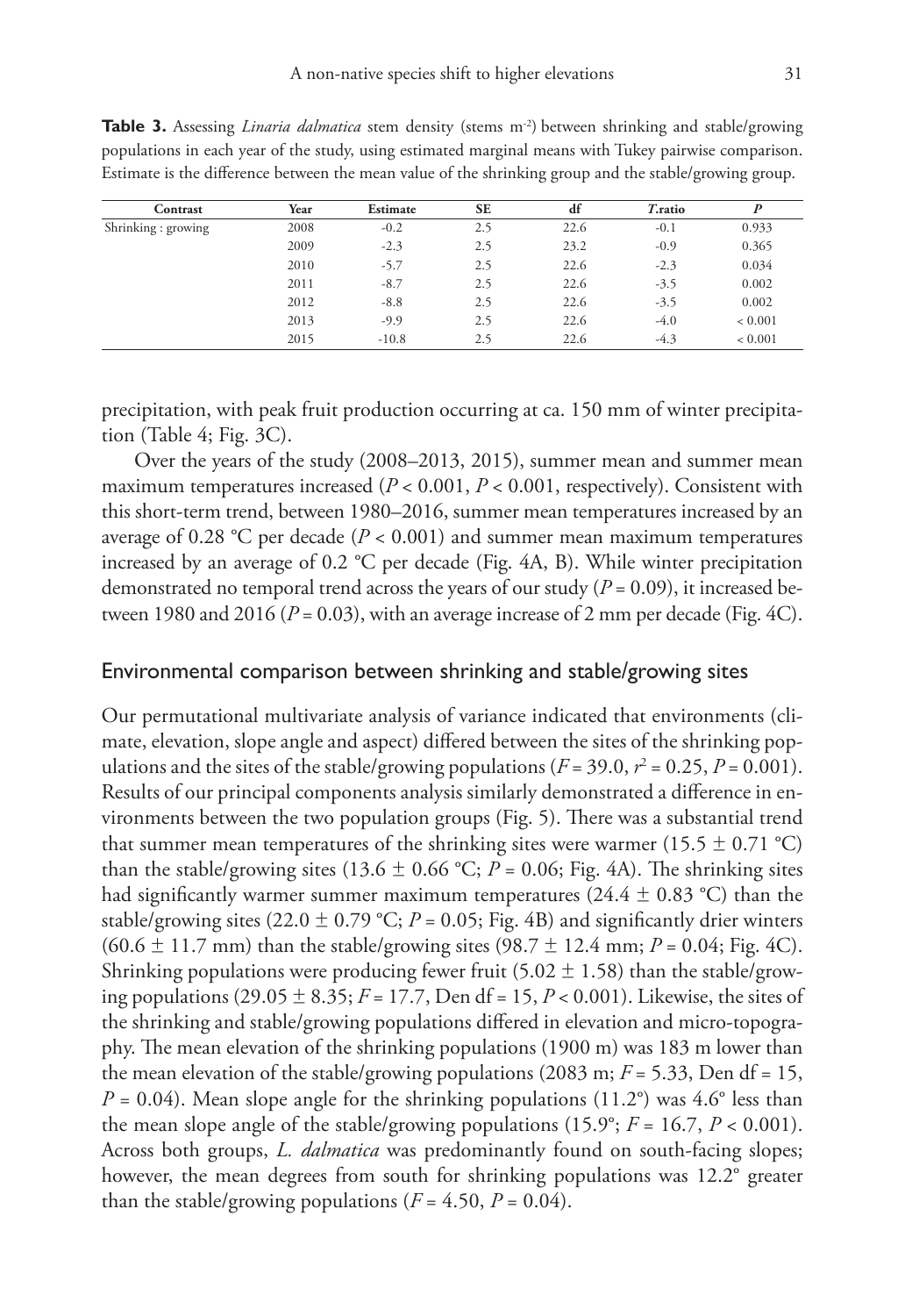

**Figure 3.** *Linaria dalmatica* stem density response to **A** summer mean temperature and *L. dalmatica*  fruit production response to **B** summer mean maximum temperature and **C** winter precipitation. Fruit production regression line is back-transformed predicted values derived from the mixed effects model.

**Table 4.** *Linaria dalmatica* response to climate. Results of the linear mixed effects models assessing *L. dalmatica* stem density (stems m<sup>-2</sup>) and fruit production (seed capsules m<sup>-2</sup>) in response to climate variables. All response variables underwent a second order polynomial transformation.

| Fixed effects    |                    |          |           |                 | Random effects |                  |                                  |          |
|------------------|--------------------|----------|-----------|-----------------|----------------|------------------|----------------------------------|----------|
| Response         | Predictor          | Estimate | <b>SE</b> | df<br>$T$ value |                | $\boldsymbol{P}$ | Variance                         |          |
|                  |                    |          |           |                 |                |                  | Site                             | Residual |
| Stem density     | (Intercept)        | 9.71     | 1.22      | 15.77           | 7.94           | ${}_{<} 0.001$   | $24.04 \pm 4.90$ 9.49 $\pm$ 3.08 |          |
|                  | Poly(su mean)1     | $-21.33$ | 7.14      | 103.57          | $-2.99$        | 0.004            |                                  |          |
|                  | Poly(su mean)2     | $-10.21$ | 5.18      | 114.05          | $-1.97$        | 0.051            |                                  |          |
| Fruit production | (Intercept)        | 2.55     | 0.36      | 11.07           | 7.03           | ${}< 0.001$      | $2.13 \pm 1.46$ 0.78 $\pm$ 0.88  |          |
|                  | Poly(wint precip)1 | 7.83     | 1.57      | 113.99          | 5.00           | ${}< 0.001$      |                                  |          |
|                  | Poly(wint precip)2 | $-5.03$  | 1.15      | 101.80          | $-4.38$        | ${}< 0.001$      |                                  |          |
|                  | Poly(su max)1      | $-12.74$ | 1.87      | 108.41          | $-6.80$        | ${}< 0.001$      |                                  |          |
|                  | $Poly(su \, max)2$ | $-3.58$  | 1.39      | 110.50          | $-2.57$        | 0.012            |                                  |          |

' Precip' represents precipitation, 'su mean' represents summer mean temperature, 'su max' represents summer mean maximum temperature.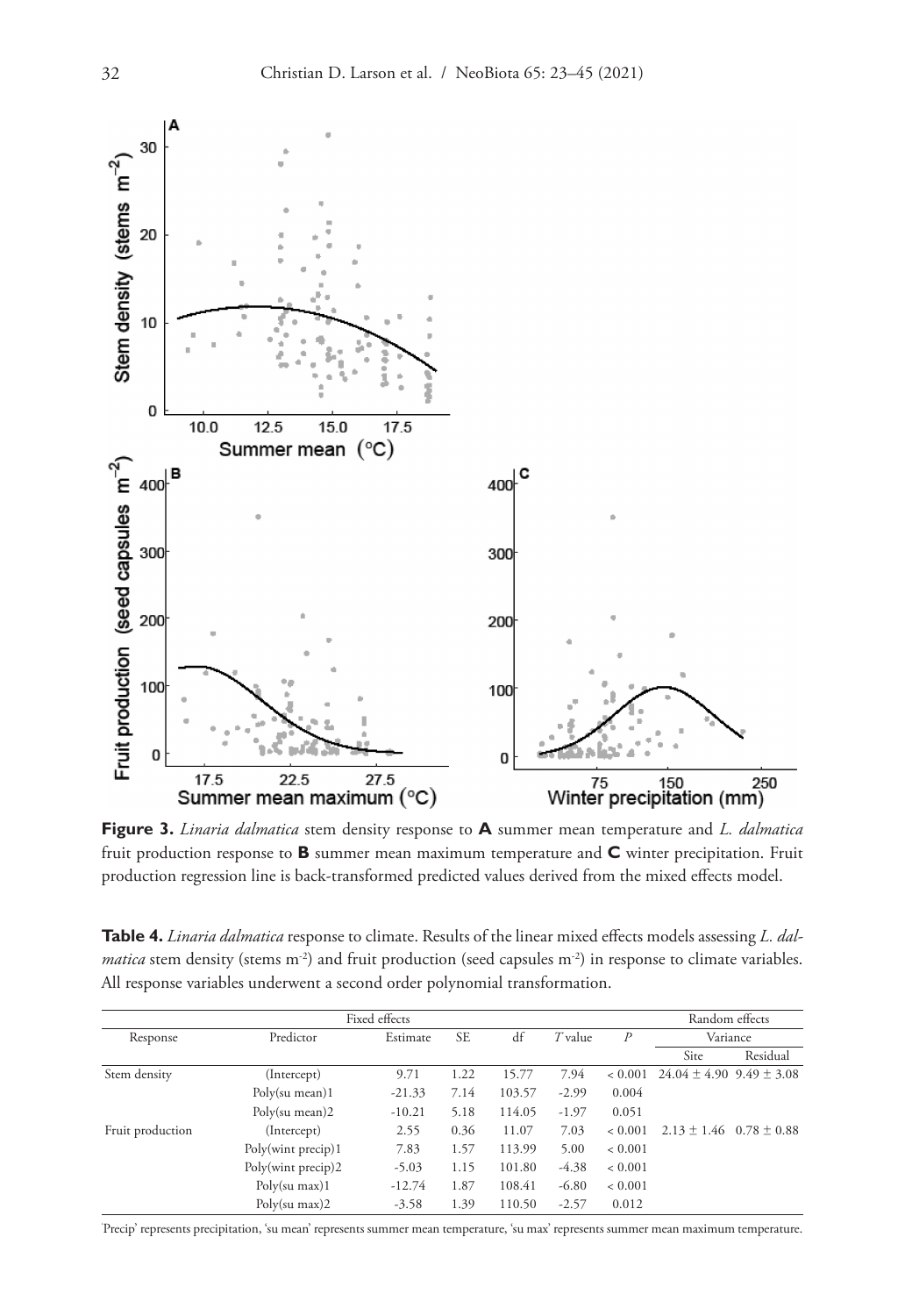

**Figure 4.** Comparisons of climate trends (1980–2016) between the sites of the shrinking populations (dark grey) and the stable/growing populations (light grey) for **A** summer mean temperature **B** summer mean maximum and **C** winter precipitation. Dashed vertical line denotes the beginning of the study (2008).

# **Discussion**

High elevation and mountainous regions have historically presented more obstacles to plant invasions than lowlands (Alexander et al. 2011; Alexander et al. 2016) and evidence of upward shifts by non-native species has been limited (Cannone and Pignatti 2014); non-native species richness and abundance declines with elevation (Becker et al. 2005; Kalwij et al. 2008; Seipel et al. 2012; Alexander et al. 2016; Seipel et al. 2016; Guo et al. 2018; Haider et al. 2018). However, recently, non-native species have started to shift higher along elevation gradients in mountainous regions (Becker et al. 2005; Kalwij et al. 2008; Kalwij et al. 2015; Dainese et al. 2017; Koide et al. 2017; Lembrechts et al. 2017). While consistent with these studies, our findings are novel because we observed a temporal increase in abundance of a non-native plant species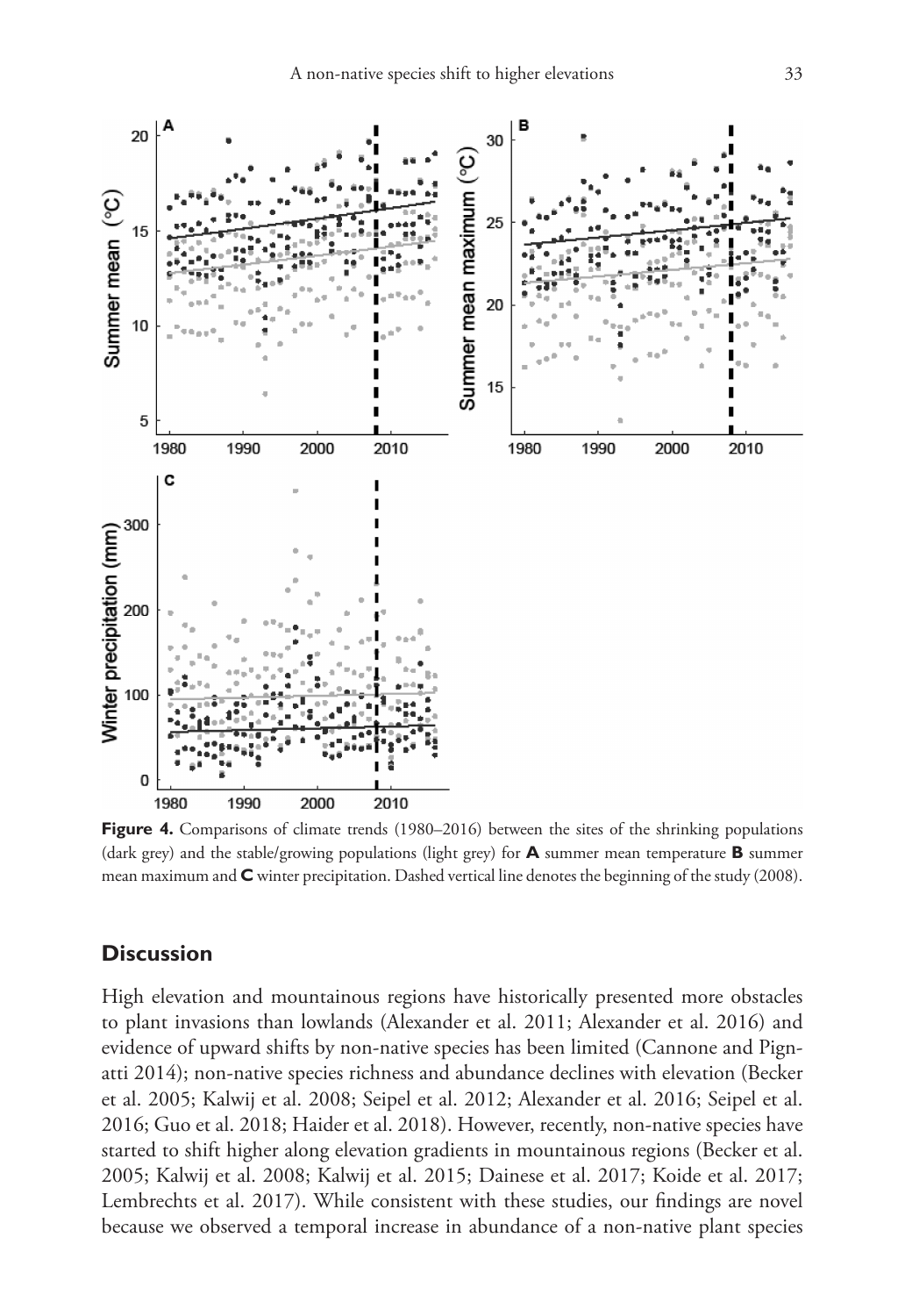

**Figure 5.** Principal components analysis among the 17 study sites, based on 27 environmental variables (24 climate variables, elevation, slope angle and aspect). PCA axis 1 explained 80% of the variation and PCA axis 2 explained 13% of the variation. Shrinking sites in each year are dark grey, while stable/growing sites in each year are light grey. Ellipses are standard deviations centred on the mean of each group.

at higher elevations, while previous research modelled shifts in optimal elevations or species distributions using either floristic diversity (i.e. species richness) or occurrence/ frequency data. Abundance and reproduction of non-native species through time has only rarely been assessed across elevation gradients (Pollnac et al. 2014; Seipel et al. 2016) and findings have demonstrated no relationship between elevation and population growth rate (Pollnac et al. 2014) or a decrease in density and propagule production of two non-native species with elevation (Seipel et al. 2016).

Studies have found non-native roadside mountain invasions to be characterised by species with high temperature affinities (Lembrechts et al. 2017) and broad climate ranges (Alexander et al. 2011; Steyn et al. 2017). We demonstrated that, while *L. dalmatica* is observed along the elevation gradient, it has relatively cool and wet climate optima, which are likely driving the density and reproduction patterns observed across our elevation gradient. The directional ecological filtering hypothesis (Alexander et al. 2011) predicts that species are generalists that have migrated upslope due to their broad climate niches and predicts that successful high elevation invaders are nested subsets of a lowland species pool (Alexander et al. 2011; Marini et al. 2013; Steyn et al. 2017). However, by evaluating species traits, McDougall et al. (2018) demonstrated that perennial non-native species comprised a higher percentage of non-native species invading higher elevations than annual non-natives. Our findings demonstrate specific climate optima for *L. dalmatica* that is more abundant at high elevations and less at low elevations, i.e. it is leaning upslope (Breshears et al. 2008).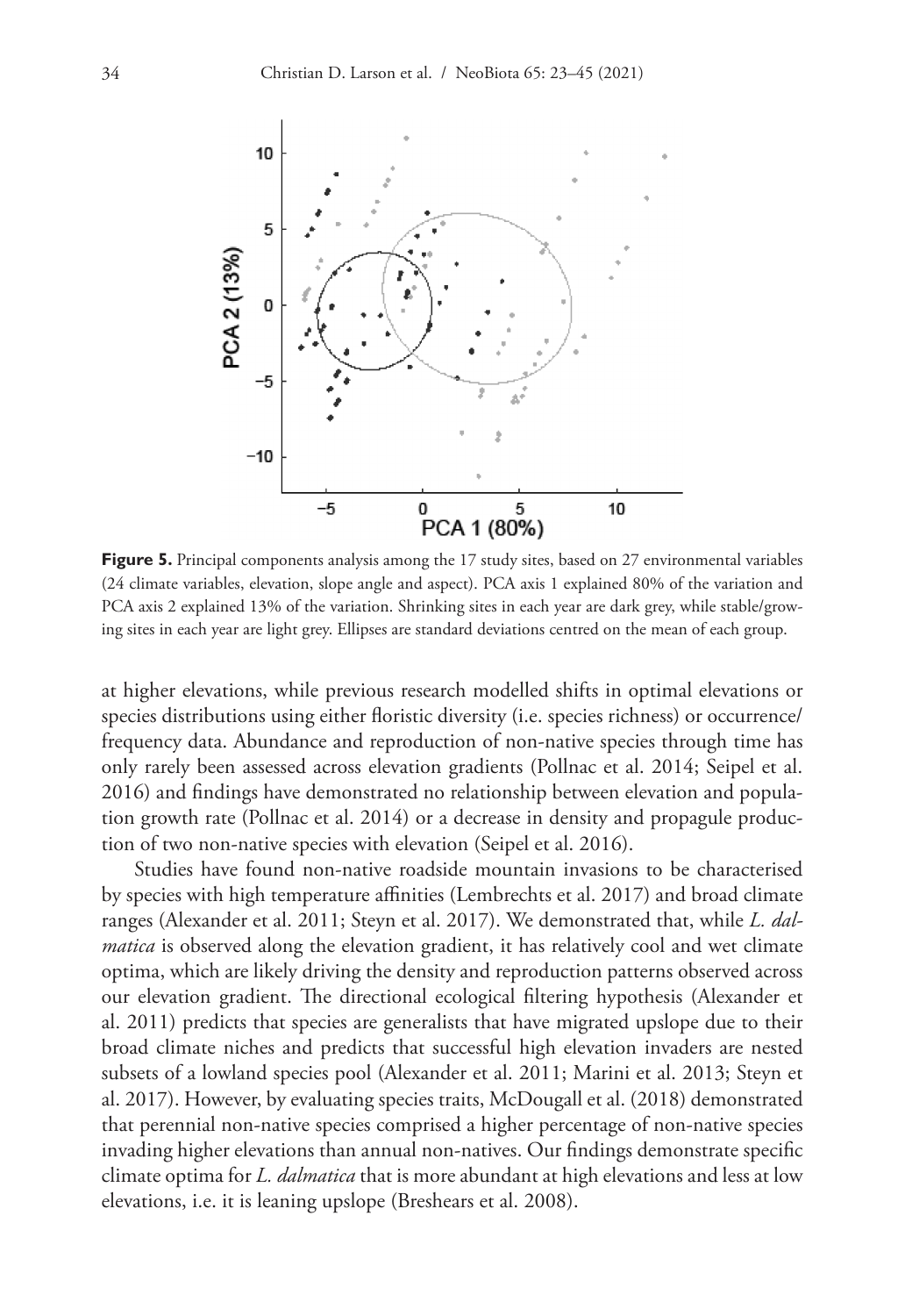It has been suggested that non-native species that are shifting upwards in elevation are not in equilibrium with their environment and their expansion is not due to climate change, but is due to filling of potential niches (Kalwij et al. 2015). We agree that niche filling is a mechanism driving invasions that are recent and where dispersal or invasion opportunities have previously been limiting. However, we do not believe this is happening with *L. dalmatica* at our sites in the mountains of the Greater Yellowstone Ecosystem. *Linaria dalmatica* was first recorded in GYE in 1957 (Whipple 2001), with historic maps suggesting it was introduced as an ornamental at Mammoth Hot Spring in Yellowstone Park, where it was initially observed spreading mainly along roads (L.J. Rew, unpublished data). Mammoth Hot Springs is geographically close to our sites and we believe with over 60 years of substantial tourist vehicle traffic to facilitate its spread, the species has had ample time and opportunity to achieve equilibrium with the environment along our roads of study.

Biotic characteristics of ecosystems affect non-native plant invasions (Dainese et al. 2014; Richardson and Pyšek 2006) and it is possible that the plant communities of our sites affected the observed differences in abundance. However, we do not believe this is occurring because a previous study, using sites on the same roads as ours, found greater levels of invasion by non-native species in sagebrush habitat compared with conifer forests (Pollnac et al. 2012). Our lower elevation sites were predominantly sagebrushsteppe vegetation, while our higher elevation sites were predominantly conifer forests; therefore, if the biotic characteristics of the sites influenced our results, we would expect higher *L. dalmatica* in the lower elevation sagebrush communities, and not in the higher elevation conifer forests.

The observed upward shifts in elevation by non-native species have so far been closely associated with anthropogenic sources of propagules and roadways (Kalwij et al. 2008; Kalwij et al. 2015; Dainese et al. 2017; Koide et al. 2017; Lembrechts et al. 2017) with surrounding native communities demonstrating higher resistance to invasion (Haider et al. 2010; McDougall et al. 2018). Similarly, intact native communities are currently resistant to *L. dalmatica* invasions (Blumenthal et al. 2012) and the risk of invasion along our elevation gradient decreases as the distance from the road increases (Rew et al. 2005). However, warming and elevated atmospheric  $\mathrm{CO}_2$  have been shown to favour non-native over native species (Liu et al. 2017) and the *L. dalmatica* invasion will likely benefit from increases in winter precipitation and atmospheric  $\mathrm{CO}_\mathrm{2}{}$  (Blumenthal et al. 2008; Blumenthal et al. 2013). Therefore, while the risk of invasion to interior and intact native communities along our roads is currently low, it will likely increase as the climate warms, winter precipitation increases and atmospheric  $CO<sub>2</sub>$ levels continue to rise.

#### *Linaria dalmatica* regional responses

Interestingly, our *L. dalmatica* abundance and reproduction findings are consistent with a recent *L. dalmatica* species distribution model that found elevation and summer maximum temperature to be key drivers of its regional distribution in Montana,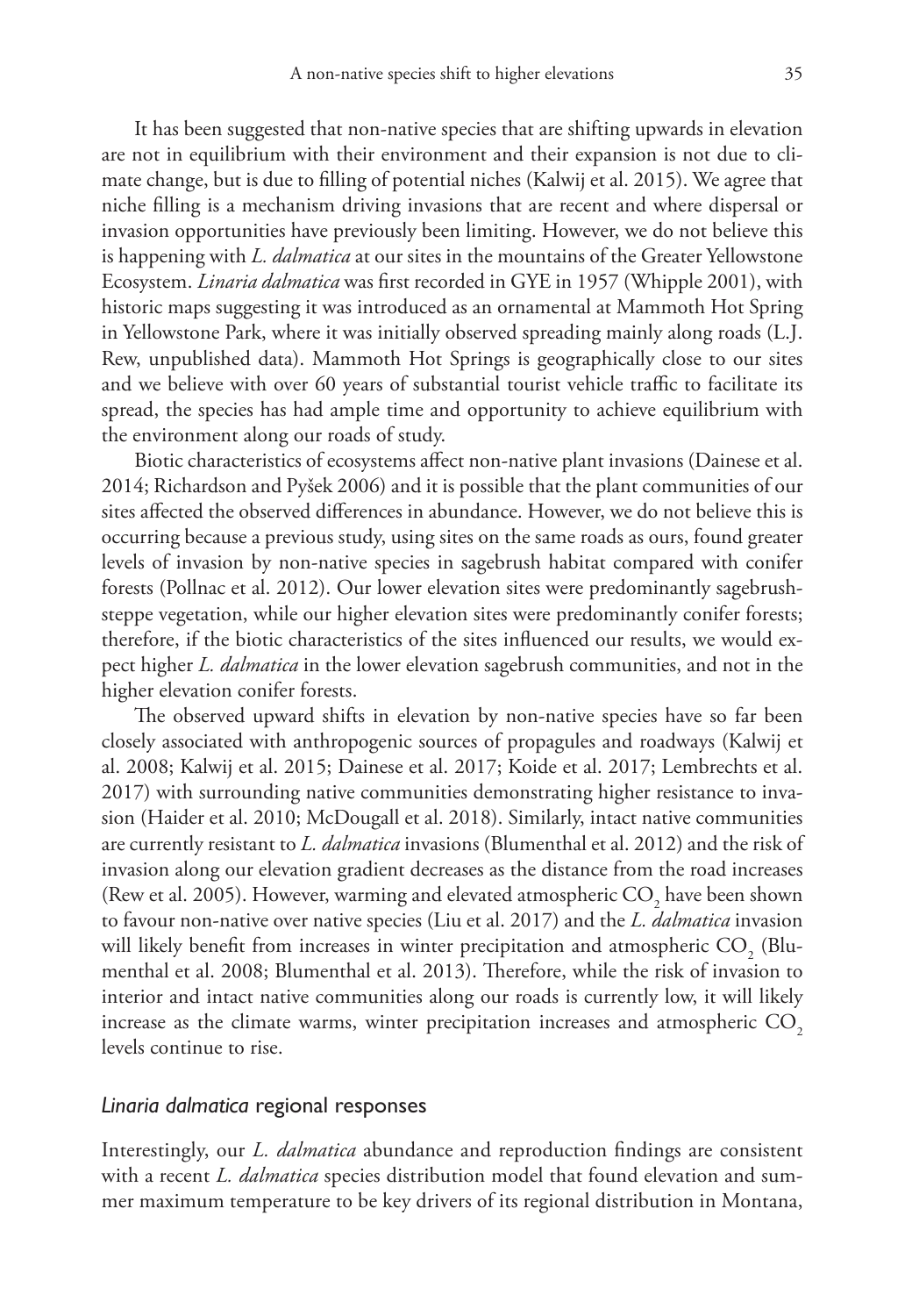Wyoming and Colorado (McCartney et al. 2019). Similar to our findings, McCartney et al. (2019) concluded that *L. dalmatica* establishment will likely occur below 2800 m, which is above our highest site. However, McCartney et al. (2019) found a higher summer optimal temperature for *L. dalmatica* and concluded that its occurrence was associated with warm and dry areas. However, they did not address how their results contrasted with previous findings that found a positive association between *L. dalmatica* and snowfall and precipitation (Blumenthal et al. 2008; Weed and Schwarzländer 2014), though winter precipitation did remain in their model (McCartney et al. 2019). Our findings were also inconsistent with another recent species distribution model that specifically focused on roadside populations, which found February minimum temperature to be the most important variable for *L. dalmatica* distribution in the state of Montana (Adhikari et al. 2020). Species distribution models use environmental data and occurrence data to determine relationships and can fail to capture detail, especially with regards to species abundance and reproduction (Greiser et al. 2020 and references therein). This is likely the reason for the discrepancy in results between our study using abundance data in GYE versus the two species distribution models that encompassed the state of Montana (Adhikari et al. 2020) or three states (McCartney et al. 2019). At finer scales, our findings contrasted with a field study conducted along roadsides in the mountains of GYE which found no relationship with *L. dalmatica* population growth rate and elevation (Pollnac et al. 2014). We believe the difference in *L. dalmatica* responses to elevation between our study and Pollnac et al. (2014) stem from study duration. Our study was a long-term field study (seven sampling years over an eight year period) and had enough data to cut through the inter-annual noise to perceive trends with more power than the shorter term study of Pollnac et al. (2014).

Fruit production has not been evaluated in other regional studies and we observed an increase with elevation and one of the most important climate variables was winter precipitation. Initially, this is ecologically perplexing; however, *L. dalmatica* growth and abundance responds positively to snowfall and precipitation (Blumenthal et al. 2008; Weed and Schwarzländer 2014) and we believe our findings indicate ideal growing conditions. Winter precipitation falls as snow in this region, melting in spring to provide ample soil recharge for the plant community. In addition, snow maintains a constant temperature at the soil surface, preventing early season mortality due to freezing events, which could benefit stem survival, thereby increasing seed production. Winter precipitation was not a significant variable for our stem density results because it was correlated with summer mean temperature (> 0.70) and was removed during our model selection process.

### Micro-topography: slope angle and aspect

Mountainous regions provide a strong environmental filter, but are also topographically complex at a local scale (e.g. slope angle and aspect), which alters climate and growing conditions (Geiger et al. 2009; Ackerly et al. 2010; Graae et al. 2012; Lenoir et al.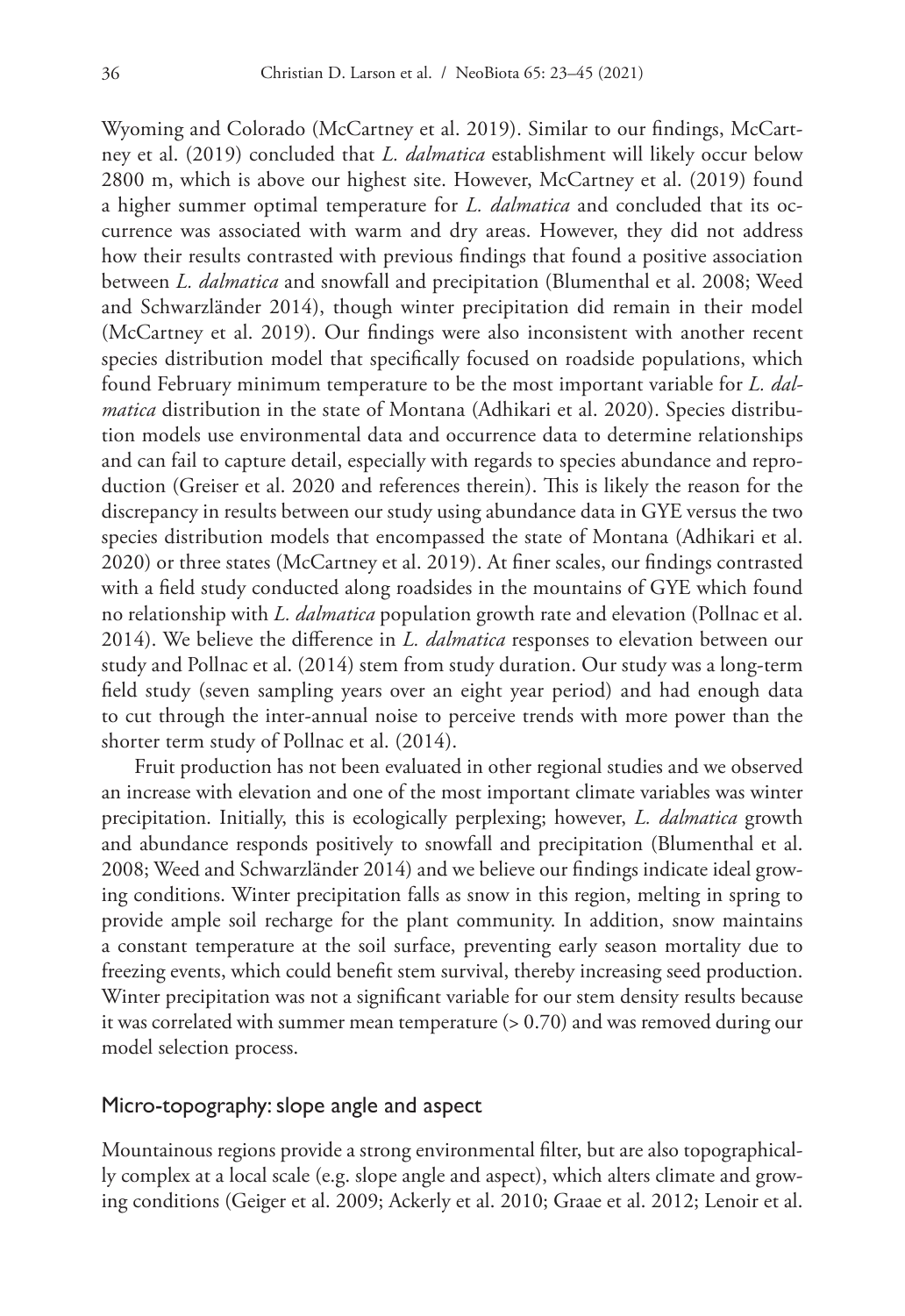2013) and can increase germination and shape species distributions (Rew et al. 2005; Blumenthal et al. 2012; Boehm et al. 2021). Micro-topography can provide footholds, or refugia, for non-native species above their ideal climate conditions, thereby facilitating plant invasions into higher elevations (Lembrechts et al. 2018). *Linaria dalmatica*'s preference for steep south-facing slopes is well established (Robocker 1974; Rew et al. 2005; Blumenthal et al. 2012) and our abundant and increasing populations were at higher elevations and on steeper, more directly south-facing slopes. We speculate that microrefugia at higher elevations could be facilitating *L. dalmatica*'s invasion into the mountains of GYE. Simultaneously, our results may provide evidence that microrefugia are facilitating the persistence of *L. dalmatica* at sites where the climate is moving away from ideal conditions. We have demonstrated that *L. dalmatica* has a thermal optimum, which is lower than the warm temperatures of our low elevation sites. While populations at the low elevation sites are shrinking, when compared with growing populations, they are also found on terrain (slope aspect and angle) that reduces solar radiation and temperature, which may be aiding their persistence.

# Probable response to continued climate change

Our results present evidence that the climate constraints of a mountainous region are weakening with a warming climate (Pyšek et al. 2011; Carboni et al. 2018). In southwest Montana, temperatures have increased by 0.2 °C per decade since the 1950s (Whitlock et al. 2017) and approximately 1.14 °C since *L. dalmatica* was introduced. Consistent with this, we found that between 1980 and 2016, summer mean temperatures of our sites have risen by 0.28 °C per decade, while summer maximum temperatures have risen by 0.2 °C per decade. Under different climate scenarios, this warming pattern is predicted to continue (Whitlock et al. 2017). As mean summer temperature best predicted *L. dalmatica* stem density, with a peak around 12.5 °C and the most abundant and stable populations were found at cooler, higher elevations, the regional warming pattern will likely shift *L. dalmatica*'s optimal climate up in elevation, facilitating *L. dalmatica*'s invasion along the roads of the mountains of GYE.

Our results also suggest that the predicted warming pattern will be detrimental to the *L. dalmatica* trailing edge populations found at lower elevations. The lower elevation *L. dalmatica* populations may be in an extinction lag phase, where extinction (at these locations) has been delayed, but is imminent (Alexander et al. 2018). This delay could be due to the presence of microrefugia and its life history as a perennial plant that can reproduce vegetatively, both which can facilitate the persistence of a species in suboptimal conditions (Eriksson 1996; Cotto et al. 2017). The delay could also be the result of an individual asynchrony with the changing climate (Alexander et al. 2018). However, as the climate continues to change, the lag phase will pass and populations at these sites will likely vanish. This is consistent with Adhikari et al. (2020), who predicted an overall decline of *L. dalmatica* in Montana under climate change.

Interestingly, regional climate predictions suggest precipitation will increase by mid-century (Whitlock et al. 2017). Consistent with this prediction, the winter pre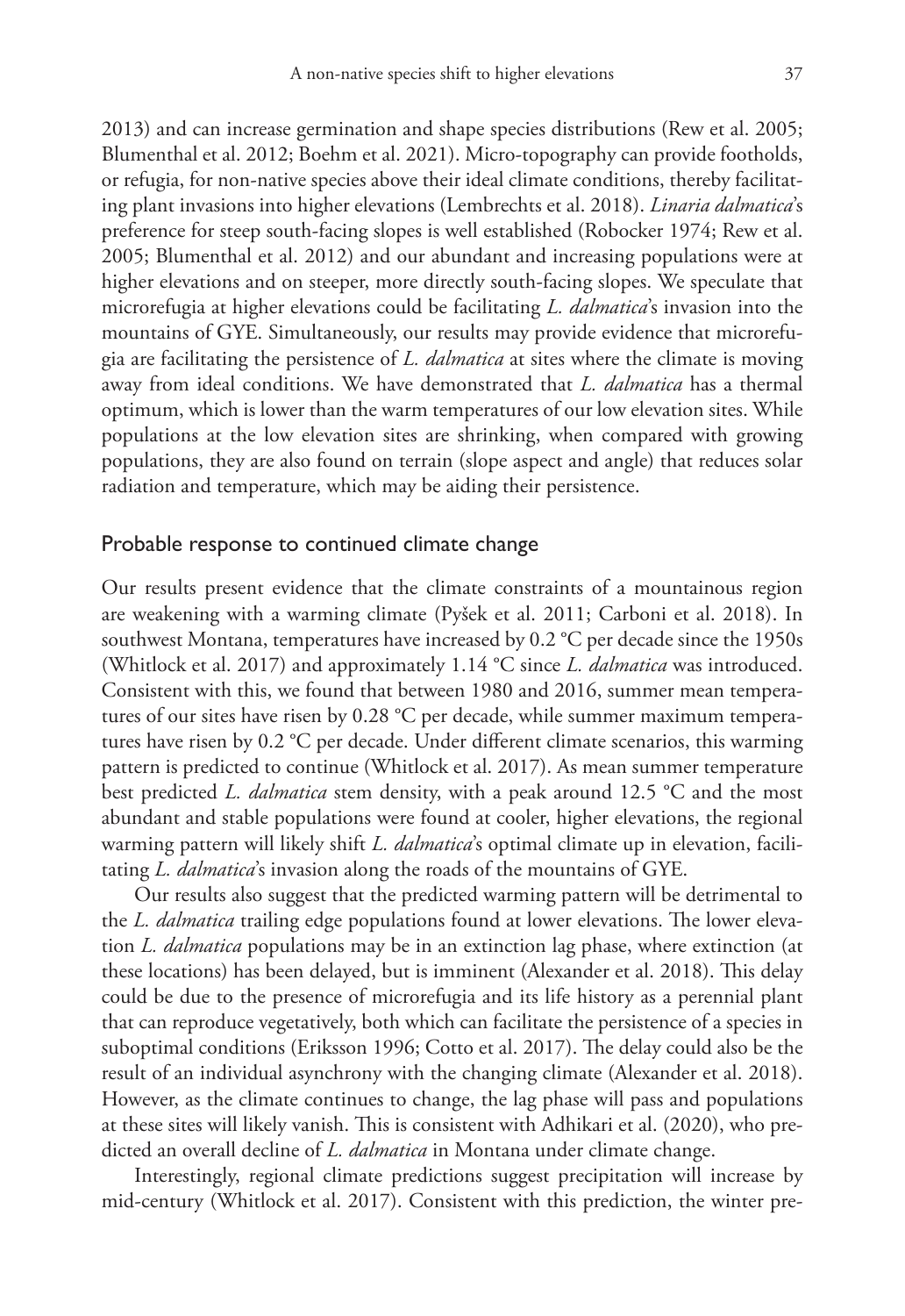cipitation of our sites increased between 1980 and 2016. Fruit production demonstrated a hump-shaped response to winter precipitation, with a relatively high optima. Therefore, if the observed trend continues, *L. dalmatica* will not only become more abundant and stable at higher elevations, it will also produce more seed, which will only further the invasion.

# **Conclusions**

In the mountains of the Greater Yellowstone Ecosystem, high elevations, especially on steep south-facing slopes, appear more suitable for *L. dalmatica*, with conditions of many low sites being too warm and dry for the species. Under future climate scenarios, as a warming climate weakens climate restrictions, *L. dalmatica* will likely expand its range along roads into the mountains of GYE, as has been suggested for other nonnative species under climate change (Dainese et al. 2017; Guo et al. 2018). At lower elevations, due to microrefugia and its perennial life history, *L. dalmatica* will likely persist for a time, although it is unlikely to spread and will continue to decline, becoming locally extinct with a warming climate.

These findings are important for land managers because they show that high elevation *L. dalmatica* populations are producing seed and potentially acting as source populations. Therefore, we suggest the focus of *L. dalmatica* management be on monitoring current populations at high elevations, surveying for new populations on suitable landscape positions and containing high elevation roadside populations before the invasion expands into interior native communities under a changing climate.

# **Acknowledgements**

Funding for this project was provided by the National Research Initiative, project number 2009-55320-05033. LJR is supported by the National Institute of Food and Agriculture, U.S. Department of Agriculture Hatch MONB00363. We would like to thank the United States Forest Service and the National Park Service for their cooperation. We would also like to thank Adam Gebauer, Barbara Keith, Alexandre Wing, Kimberley Taylor, Landon Zimmerman, Jordan Meyer-Morey and Mel Cheeseman for assistance in the field. Finally, we would like to thank the reviewers and the Subject Editor, Johannes Kollmann, for their invaluable insight and comments, which made this manuscript possible.

# **References**

Abatzoglou JT (2013) Development of gridded surface meteorological data for ecological applications and modelling. International Journal of Climatology 33: 121–131. [https://doi.](https://doi.org/10.1002/joc.3413) [org/10.1002/joc.3413](https://doi.org/10.1002/joc.3413)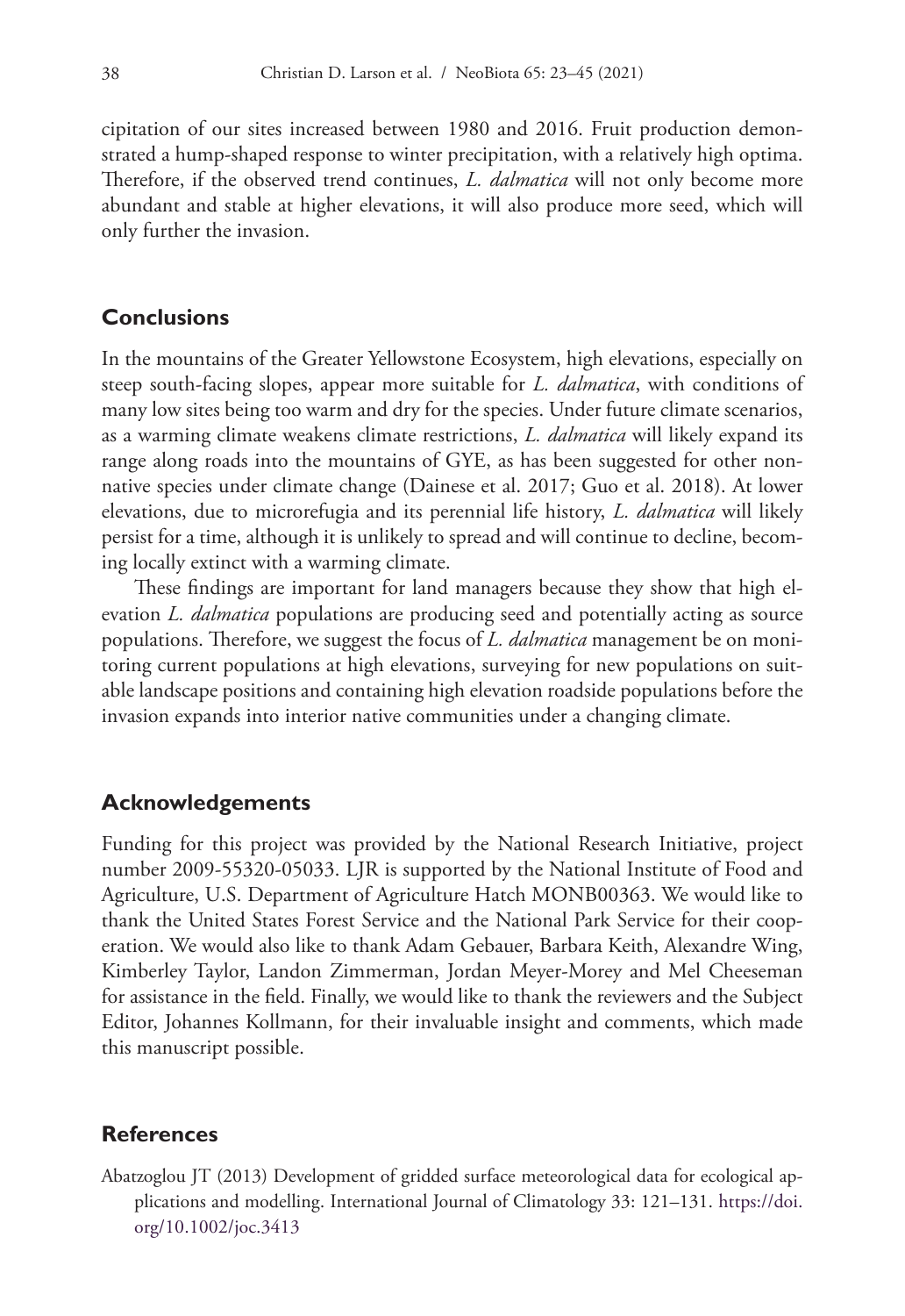- Ackerly D, Loarie S, Cornwell W, Weiss S, Hamilton H, Branciforte R, Kraft N (2010) The geography of climate change: implications for conservation biogeography. Diversity and Distributions 16: 476–487.<https://doi.org/10.1111/j.1472-4642.2010.00654.x>
- Adhikari A, Rew LJ, Mainali KP, Adhikari S, Maxwell BD (2020) Future distribution of invasive weed species across the major road network in the state of Montana, USA. Regional Environmental Change 20: e60.<https://doi.org/10.1007/s10113-020-01647-0>
- Alexander JM, Chalmandrier L, Lenoir J, Burgess TI, Essl F, Haider S, Kueffer C, McDougall K, Milbau A, Nuñez MA, Pauchard A, Rabitsch W, Rew LJ, Sanders NJ, Pellissier L (2018) Lags in the response of mountain plant communities to climate change. Global Change Biology 24: 563–579.<https://doi.org/10.1111/gcb.13976>
- Alexander JM, Kueffer C, Daehler CC, Edwards PJ, Pauchard A, Seipel T, Consortium M (2011) Assembly of nonnative floras along elevational gradients explained by directional ecological filtering. Proceedings of the National Academy of Sciences, USA 108: 656–661. <https://doi.org/10.1073/pnas.1013136108>
- Alexander JM, Lembrechts JJ, Cavieres LA, Daehler C, Haider S, Kueffer C, Liu G, McDougall K, Milbau A, Pauchard A, Rew LJ, Seipel T (2016) Plant invasions into mountains and alpine ecosystems: current status and future challenges. Alpine Botany 126: 89–103. [https://](https://doi.org/10.1007/s00035-016-0172-8) [doi.org/10.1007/s00035-016-0172-8](https://doi.org/10.1007/s00035-016-0172-8)
- Barni E, Bacaro G, Falzoi S, Spanna F, Siniscalco C (2012) Establishing climatic constraints shaping the distribution of alien plant species along the elevation gradient in the Alps. Plant Ecology 213: 757–767. <https://doi.org/10.1007/s11258-012-0039-z>
- Becker T, Dietz H, Billeter R, Buschmann H, Edwards PJ (2005) Altitudinal distribution of alien plant species in the Swiss Alps. Perspectives in Plant Ecology, Evolution and Systematics 7: 173–183. <https://doi.org/10.1016/j.ppees.2005.09.006>
- Blumenthal DM, Chimner RA, Welker JM, Morgan JA (2008) Increased snow facilitates plant invasion in mixed-grass prairie. New Phytologist 179: 440–448. [https://doi.org/10.1111/](https://doi.org/10.1111/j.1469-8137.2008.02475.x) [j.1469-8137.2008.02475.x](https://doi.org/10.1111/j.1469-8137.2008.02475.x)
- Blumenthal DM, Norton AP, Cox SE, Hardy EM, Liston GE, Kennaway L, Booth DT, Derner JD (2012) *Linaria dalmatica* invades south-facing slopes and less grazed areas in grazingtolerant mixed-grass prairie. Biological Invasions 14: 395–404. [https://doi.org/10.1007/](https://doi.org/10.1007/s10530-011-0085-9) [s10530-011-0085-9](https://doi.org/10.1007/s10530-011-0085-9)
- Blumenthal DM, Resco V, Morgan JA, Williams DG, LeCain DR, Hardy EM, Pendall E, Bladyka E (2013) Invasive forb benefits from water savings by native plants and carbon fertilization under elevated  $\mathrm{CO}_2$  and warming. New Phytologist 200: 1156–1165. [https://](https://doi.org/10.1111/nph.12459) [doi.org/10.1111/nph.12459](https://doi.org/10.1111/nph.12459)
- Boehm AR, Hardegree SP, Glenn NF, Reeves PA, Moffet CA, Flerchinger GN (2021) Slope and aspect effects on seedbed microclimate and germination timing of fall-planted seeds. Rangeland Ecology & Management 75: 58–67.<https://doi.org/10.1016/j.rama.2020.12.003>
- Breshears DD, Huxman TE, Adams HD, Zou CB, Davison JE (2008) Vegetation synchronously leans upslope as climate warms. Proceedings of the National Academy of Sciences 105: 11591–11592.<https://doi.org/10.1073/pnas.0806579105>
- Cannone N, Pignatti S (2014) Ecological responses of plant species and communities to climate warming: upward shift or range filling processes? Climatic Change 123: 201–214. <https://doi.org/10.1007/s10584-014-1065-8>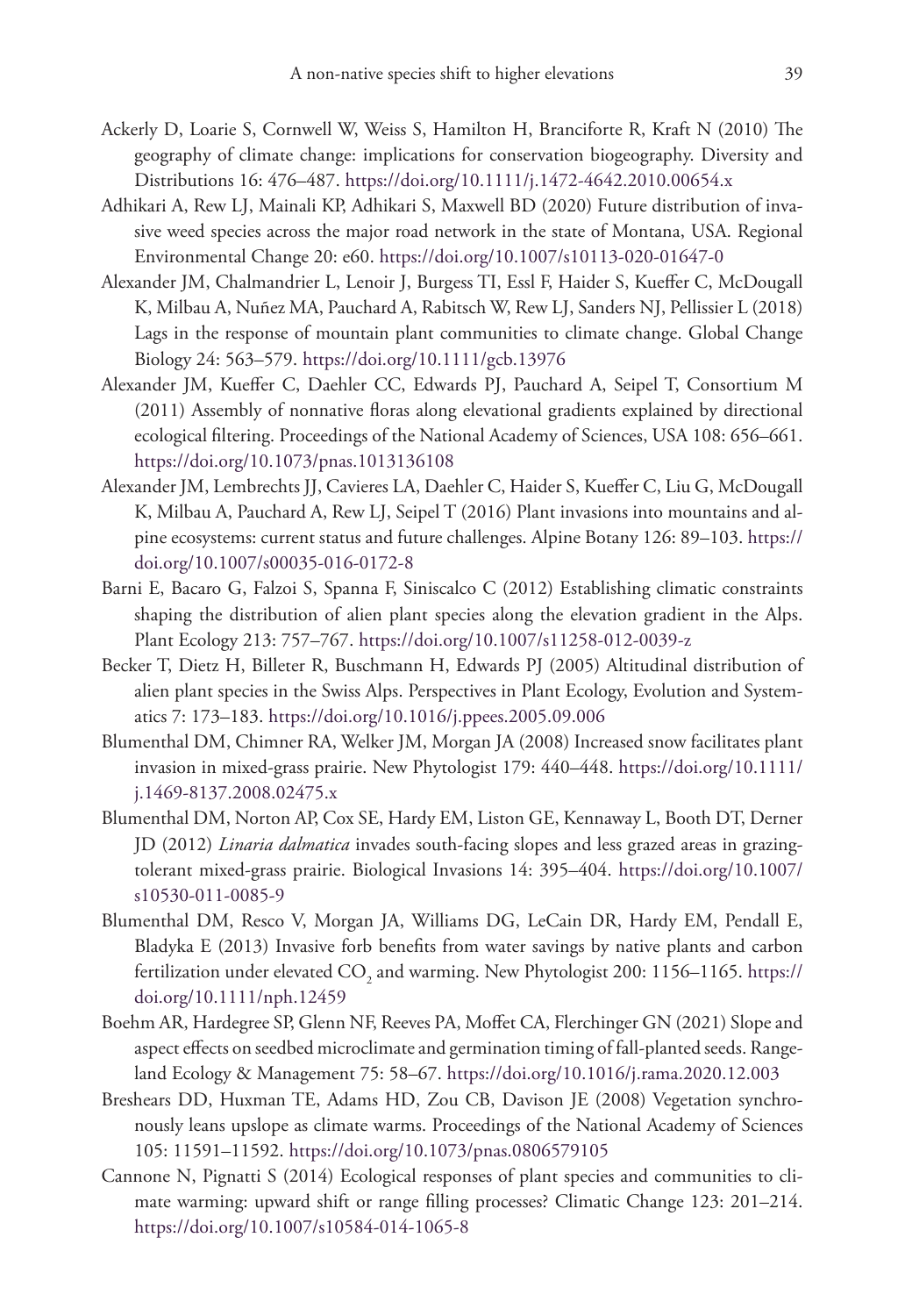- Carboni M, Guéguen M, Barros C, Georges D, Boulangeat I, Douzet R, Dullinger S, Klonner G, van Kleunen M, Essl F, Bossdorf O, Haeuser E, Talluto MV, Moser D, Block S, Conti L, Dullinger I, Münkemüller T, Thuiller W (2018) Simulating plant invasion dynamics in mountain ecosystems under global change scenarios. Global Change Biology 24: e289– e302.<https://doi.org/10.1111/gcb.13879>
- Chen I-C, Hill JK, Ohlemüller R, Roy DB, Thomas CD (2011) Rapid range shifts of species associated with high levels of climate warming. Science 333: 1024–1026. [https://doi.](https://doi.org/10.1126/science.1206432) [org/10.1126/science.1206432](https://doi.org/10.1126/science.1206432)
- Cotto O, Wessely J, Georges D, Klonner G, Schmid M, Dullinger S, Thuiller W, Guillaume F (2017) A dynamic eco-evolutionary model predicts slow response of alpine plants to climate warming. Nature Communications 8: 1–9.<https://doi.org/10.1038/ncomms15399>
- Dainese M, Aikio S, Hulme PE, Bertolli A, Prosser F, Marini L (2017) Human disturbance and upward expansion of plants in a warming climate. Nature Climate Change 7: 577–580. <https://doi.org/10.1038/nclimate3337>
- Dainese M, Kühn I, Bragazza L (2014) Alien plant species distribution in the European Alps: influence of species' climatic requirements. Biological Invasions 16: 815–831. [https://doi.](https://doi.org/10.1007/s10530-013-0540-x) [org/10.1007/s10530-013-0540-x](https://doi.org/10.1007/s10530-013-0540-x)
- Eriksson O (1996) Regional dynamics of plants: a review of evidence for remnant, source-sink and metapopulations. Oikos: 248–258.<https://doi.org/10.2307/3546063>
- Geiger R, Aron RH, Todhunter P (2009) The climate near the ground. Rowman & Littlefield, Lanham, 587 pp.
- Graae BJ, De Frenne P, Kolb A, Brunet J, Chabrerie O, Verheyen K, Pepin N, Heinken T, Zobel M, Shevtsova A (2012) On the use of weather data in ecological studies along altitudinal and latitudinal gradients. Oikos 121: 3–19. [https://doi.org/10.1111/j.1600-](https://doi.org/10.1111/j.1600-0706.2011.19694.x) [0706.2011.19694.x](https://doi.org/10.1111/j.1600-0706.2011.19694.x)
- Greiser C, Hylander K, Meineri E, Luoto M, Ehrlén J (2020) Climate limitation at the cold edge: contrasting perspectives from species distribution modelling and a transplant experiment. Ecography 43: 637–647.<https://doi.org/10.1111/ecog.04490>
- Guo Q, Fei S, Shen Z, Iannone III BV, Knott J, Chown SL (2018) A global analysis of elevational distribution of non-native versus native plants. Journal of Biogeography 45: 793–803. <https://doi.org/10.1111/jbi.13145>
- Haider S, Alexander J, Dietz H, Trepl L, Edwards PJ, Kueffer C (2010) The role of bioclimatic origin, residence time and habitat context in shaping non-native plant distributions along an altitudinal gradient. Biological Invasions 12: 4003–4018. [https://doi.org/10.1007/](https://doi.org/10.1007/s10530-010-9815-7) [s10530-010-9815-7](https://doi.org/10.1007/s10530-010-9815-7)
- Haider S, Kueffer C, Bruelheide H, Seipel T, Alexander JM, Rew LJ, Arévalo JR, Cavieres LA, McDougall KL, Milbau A, Naylor BJ, Speziale K, Pauchard A (2018) Mountain roads and non-native species modify elevational patterns of plant diversity. Global Ecology and Biogeography 27: 667–678.<https://doi.org/10.1111/geb.12727>
- Jauni M, Gripenberg S, Ramula S (2015) Non-native plant species benefit from disturbance: a meta-analysis. Oikos 124: 122–129. <https://doi.org/10.1111/oik.01416>
- Johnston FM, Pickering CM (2001) Alien plants in the Australian Alps. Mountain Research and Development 21: 284–291. [https://doi.org/10.1659/0276-4741\(2001\)021\[0284:AP](https://doi.org/10.1659/0276-4741(2001)021%5B0284:APITAA%5D2.0.CO;2) [ITAA\]2.0.CO;2](https://doi.org/10.1659/0276-4741(2001)021%5B0284:APITAA%5D2.0.CO;2)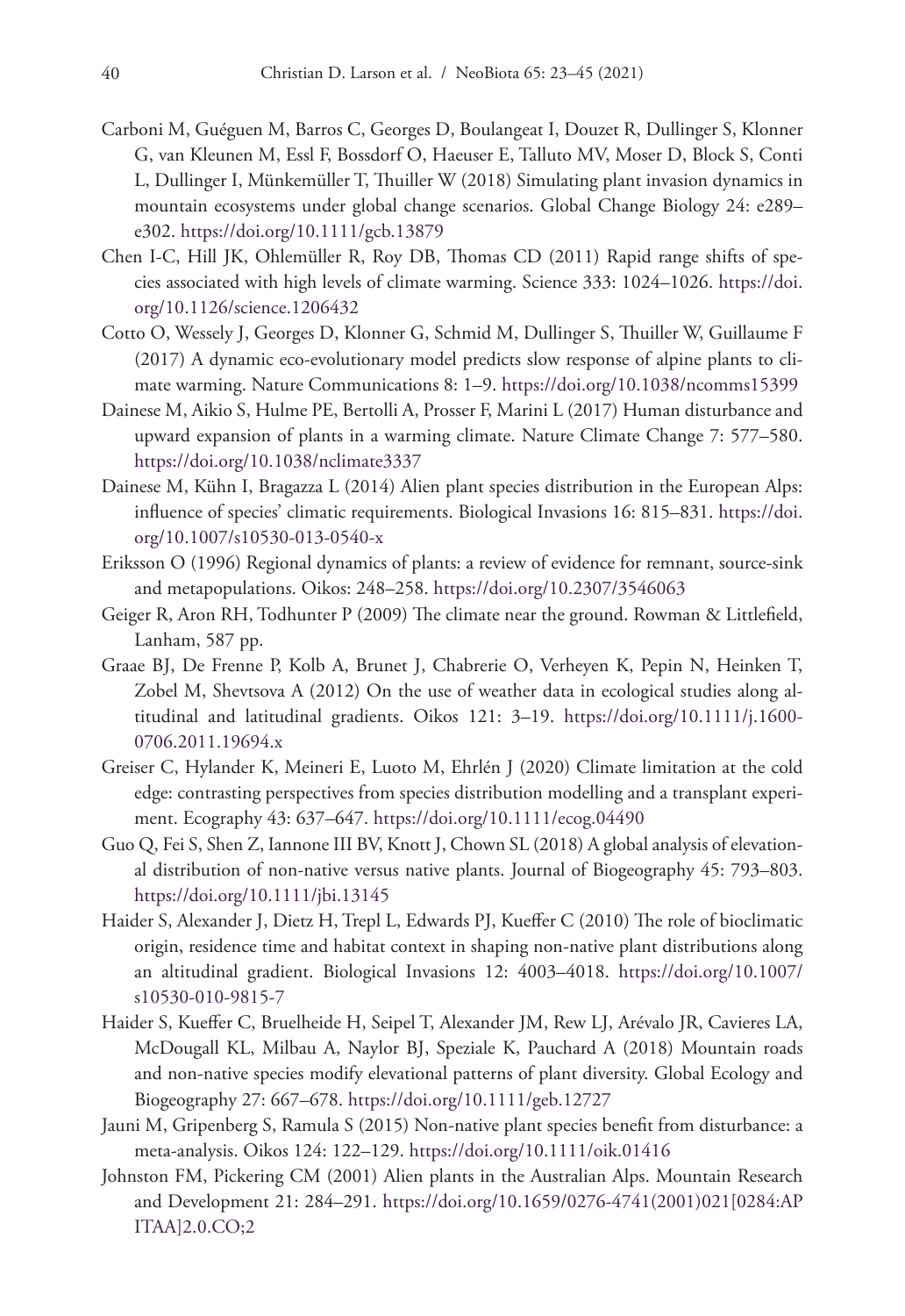- Kahle D, Wickham H (2013) ggmap: Spatial Visualization with ggplot2. The R journal 5: 144–161.<https://doi.org/10.32614/RJ-2013-014>
- Kalwij JM, Robertson MP, van Rensburg BJ (2008) Human activity facilitates altitudinal expansion of exotic plants along a road in montane grassland, South Africa. Applied Vegetation Science 11: 491–498. <https://doi.org/10.3170/2008-7-18555>
- Kalwij JM, Robertson MP, van Rensburg BJ (2015) Annual monitoring reveals rapid upward movement of exotic plants in a montane ecosystem. Biological Invasions 17: 3517–3529. <https://doi.org/10.1007/s10530-015-0975-3>
- Koide D, Yoshida K, Daehler CC, Mueller-Dombois D (2017) An upward elevation shift of native and non-native vascular plants over 40 years on the island of Hawai'i. Journal of Vegetation Science 28: 939–950.<https://doi.org/10.1111/jvs.12549>
- Kuznetsova A, Brockhoff PB, Christensen RHB (2017) lmerTest package: tests in linear mixed effects models. Journal of Statistical Software 82.<https://doi.org/10.18637/jss.v082.i13>
- Lacey JR, Olson BE (1991) Environmental and economic impacts of noxious range weeds. In: James LF, Evans JO, Ralphs MH, Child RD (Eds) Noxious Range Weeds. Westview Press, Boulder, 5–16.
- Lázaro-Lobo A, Ervin GN (2019) A global examination on the differential impacts of roadsides on native vs. exotic and weedy plant species. Global Ecology and Conservation 17: e00555.<https://doi.org/10.1016/j.gecco.2019.e00555>
- Lembrechts JJ, Alexander JM, Cavieres LA, Haider S, Lenoir J, Kueffer C, McDougall K, Naylor BJ, Nuñez MA, Pauchard A, Rew LJ, Nijs I, Milbau A (2017) Mountain roads shift native and non-native plant species' ranges. Ecography 40: 353–364. [https://doi.](https://doi.org/10.1111/ecog.02200) [org/10.1111/ecog.02200](https://doi.org/10.1111/ecog.02200)
- Lembrechts JJ, Lenoir J, Nuñez MA, Pauchard A, Geron C, Bussé G, Milbau A, Nijs I (2018) Microclimate variability in alpine ecosystems as stepping stones for non-native plant establishment above their current elevational limit. Ecography 41: 900–909. [https://doi.](https://doi.org/10.1111/ecog.03263) [org/10.1111/ecog.03263](https://doi.org/10.1111/ecog.03263)
- Lenoir J, Gégout J-C, Marquet P, De Ruffray P, Brisse H (2008) A significant upward shift in plant species optimum elevation during the 20<sup>th</sup> century. Science 320: 1768–1771. [https://](https://doi.org/10.1126/science.1156831) [doi.org/10.1126/science.1156831](https://doi.org/10.1126/science.1156831)
- Lenoir J, Graae BJ, Aarrestad PA, Alsos IG, Armbruster WS, Austrheim G, Bergendorff C, Birks HJB, Bråthen KA, Brunet J (2013) Local temperatures inferred from plant communities suggest strong spatial buffering of climate warming across Northern Europe. Global Change Biology 19: 1470–1481. <https://doi.org/10.1111/gcb.12129>
- Lenth R (2020) emmeans: Estimated Marginal Means, aka Least-Squares Means. R package version 1.4.5.
- Liu Y, Odour AMO, Zhang Z, Manea A, Tooth IM, Leishman MR, Xu X, van Kleunen M (2017) Do invasive alien plant species benefit more from global environmental change than native plants? Global Change Biology 23: 3363–3370.<https://doi.org/10.1111/gcb.13579>
- Marini L, Bertolli A, Bona E, Federici G, Martini F, Prosser F, Bommarco R (2013) Beta-diversity patterns elucidate mechanisms of alien plant invasion in mountains. Global Ecology and Biogeography 22: 450–460. <https://doi.org/10.1111/geb.12006>
- McCartney KR, Kumar S, Sing SE, Ward SM (2019) Using invaded-range species distribution modeling to estimate the potential distribution of *Linaria* species and their hybrids in the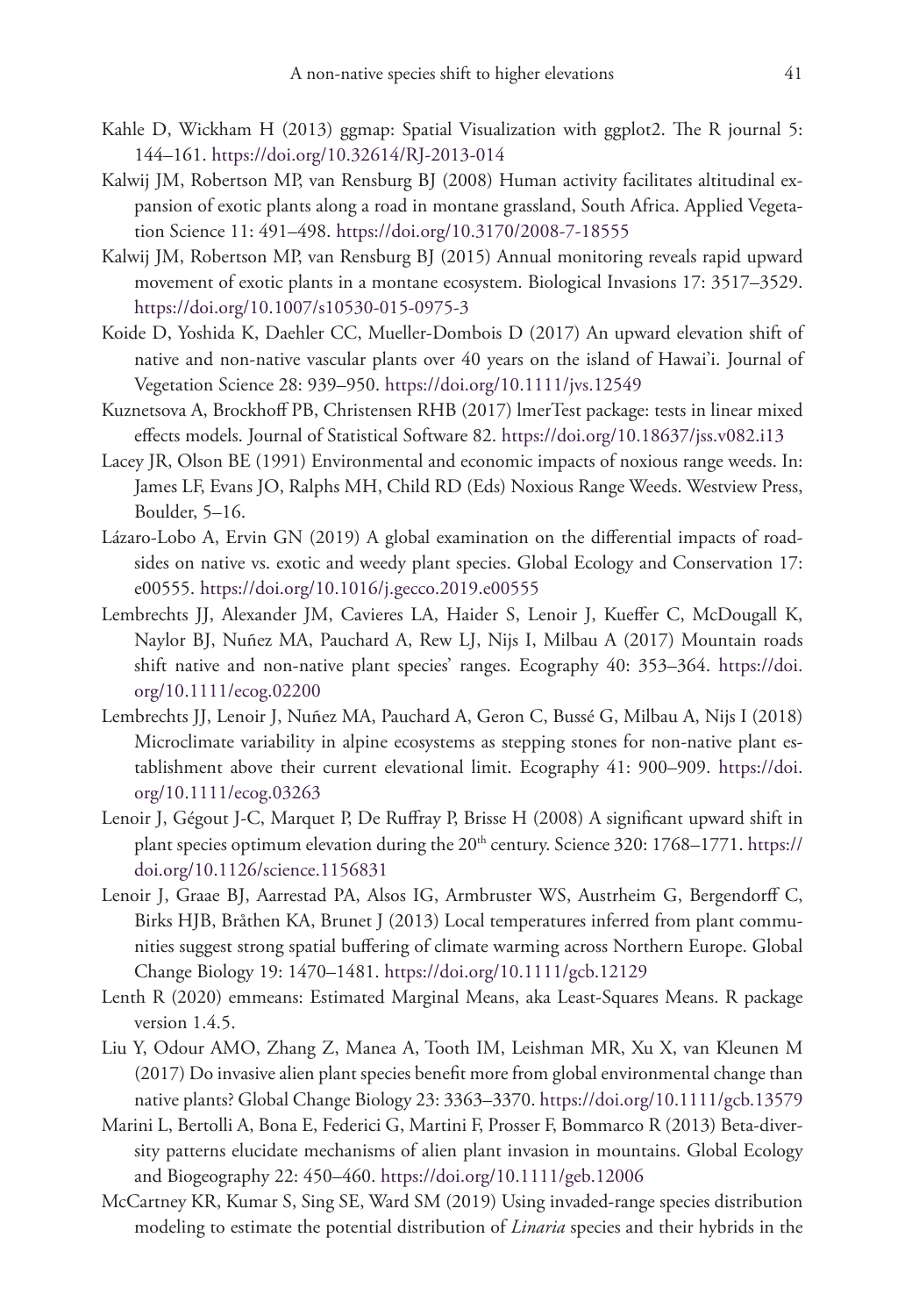US northern Rockies. Invasive Plant Science and Management 12: 97–111. [https://doi.](https://doi.org/10.1017/inp.2019.15) [org/10.1017/inp.2019.15](https://doi.org/10.1017/inp.2019.15)

- McDougall KL, Lembrechts J, Rew LJ, Haider S, Cavieres LA, Kueffer C, Milbau A, Naylor BJ, Nuñez MA, Pauchard A, Seipel T, Speziale KL, Wright GT, Alexander JM (2018) Running off the road: roadside non-native plants invading mountain vegetation. Biological Invasions 20: 3461–3473.<https://doi.org/10.1007/s10530-018-1787-z>
- Oksanen J, Blanchet FG, Friendly M, Kindt R, Legendre P, McGlinn D, Minchin PR, O'hara RB, Simpson GL, Solymos P, Stevens MHH, Szoecs E, Wagner H (2019) Vegan: Community Ecology Package. R package version 2.5-6.
- Pauchard A, Kueffer C, Dietz H, Daehler CC, Alexander J, Edwards PJ, Arévalo JR, Cavieres LA, Guisan A, Haider S (2009) Ain't no mountain high enough: plant invasions reaching new elevations. Frontiers in Ecology and the Environment 7: 479–486. [https://doi.](https://doi.org/10.1890/080072) [org/10.1890/080072](https://doi.org/10.1890/080072)
- Pepin N, Bradley RS, Diaz H, Baraër M, Caceres E, Forsythe N, Fowler H, Greenwood G, Hashmi M, Liu X (2015) Elevation-dependent warming in mountain regions of the world. Nature Climate Change 5: e424. <https://doi.org/10.1038/nclimate2563>
- Pollnac F, Seipel T, Repath C, Rew LJ (2012) Plant invasion at landscape and local scales along roadways in the mountainous region of the Greater Yellowstone Ecosystem. Biological Invasions 14: 1753–1763. <https://doi.org/10.1007/s10530-012-0188-y>
- Pollnac FW, Maxwell BD, Taper ML, Rew LJ (2014) The demography of native and non-native plant species in mountain systems: examples in the Greater Yellowstone Ecosystem. Population Ecology 56: 81–95. <https://doi.org/10.1007/s10144-013-0391-4>
- Pyšek P, Jarošík V, Pergl J, Wild J (2011) Colonization of high altitudes by alien plants over the last two centuries. Proceedings of the National Academy of Sciences, USA 108: 439–440. <https://doi.org/10.1073/pnas.1017682108>
- R Core Team (2019) R: A language and environment for statistical computing. R foundation for statistical computing. Vienna.
- Rew LJ, Brummer TJ, Pollnac FW, Larson CD, Taylor KT, Taper ML, Fleming JD, Balbach HE (2018) Hitching a ride: Seed accrual rates on different types of vehicles. Journal of Environmental Management 206: 547–555.<https://doi.org/10.1016/j.jenvman.2017.10.060>
- Rew LJ, Maxwell BD, Aspinall R (2005) Predicting the occurrence of nonindigenous species using environmental and remotely sensed data. Weed Science 53: 236–241. [https://doi.](https://doi.org/10.1614/WS-04-097R) [org/10.1614/WS-04-097R](https://doi.org/10.1614/WS-04-097R)
- Richardson DM, Pyšek P (2006) Plant invasions: merging the concepts of species invasiveness and community invasibility. Progress in Physical Geography 30: 409–431. [https://doi.](https://doi.org/10.1191/0309133306pp490pr) [org/10.1191/0309133306pp490pr](https://doi.org/10.1191/0309133306pp490pr)
- Robocker WC (1974) Life history, ecology and control of Dalmatian toadflax. Washington Agricultural Experiment Station, Pullman, 79 pp.
- Seipel T, Alexander JM, Edwards PJ, Kueffer C (2016) Range limits and population dynamics of non-native plants spreading along elevation gradients. Perspectives in Plant Ecology, Evolution and Systematics 20: 46–55. <https://doi.org/10.1016/j.ppees.2016.04.001>
- Seipel T, Kueffer C, Rew LJ, Daehler CC, Pauchard A, Naylor BJ, Alexander JM, Edwards PJ, Parks CG, Arevalo JR, Cavieres LA, Dietz H, Jakobs G, McDougall K, Otto R, Walsh N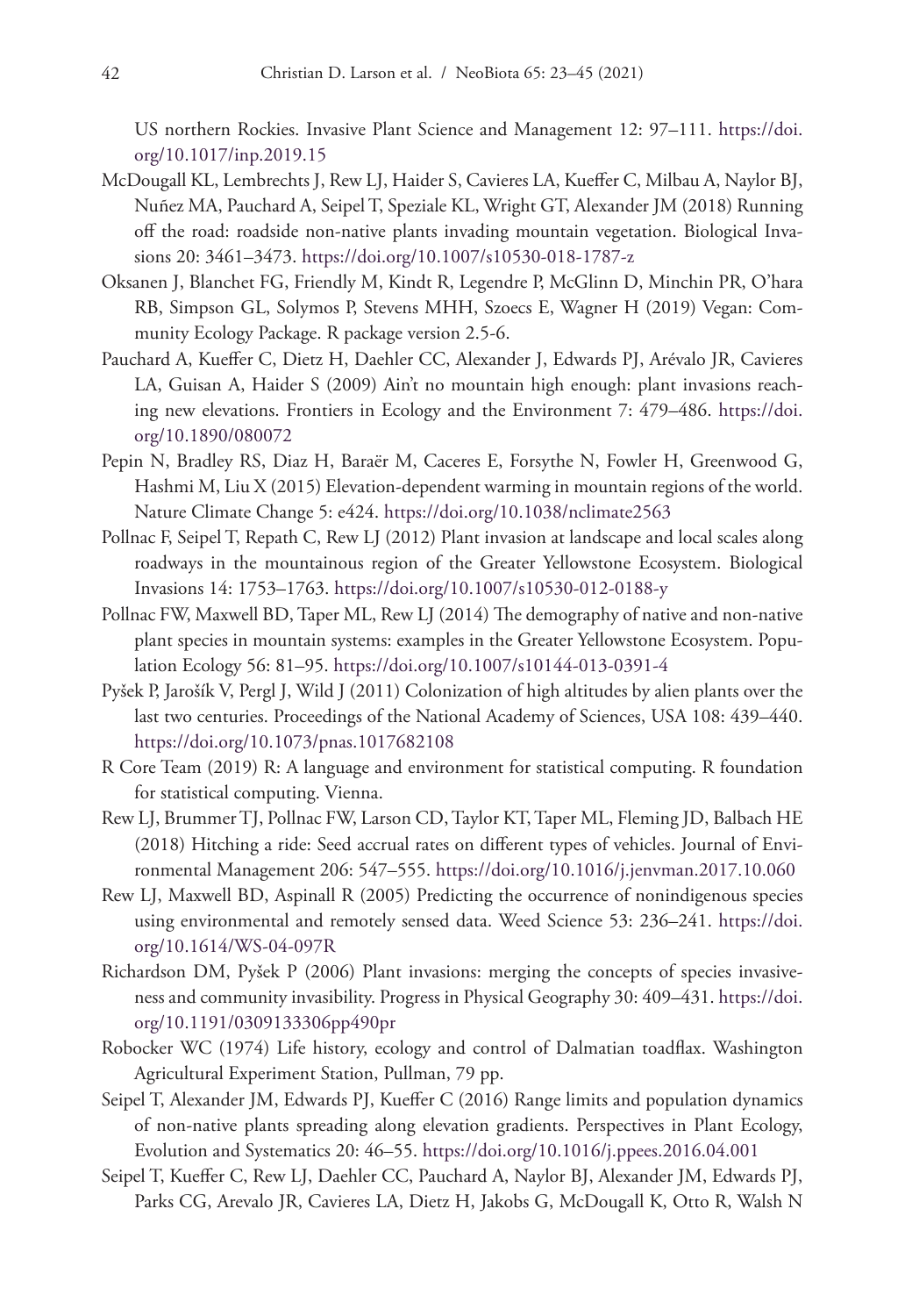(2012) Processes at multiple scales affect richness and similarity of non-native plant species in mountains around the world. Global Ecology and Biogeography 21: 236–246. [https://](https://doi.org/10.1111/j.1466-8238.2011.00664.x) [doi.org/10.1111/j.1466-8238.2011.00664.x](https://doi.org/10.1111/j.1466-8238.2011.00664.x)

- Steyn C, Greve M, Robertson MP, Kalwij JM, le Roux PC (2017) Alien plant species that invade high elevations are generalists: Support for the directional ecological filtering hypothesis. Journal of Vegetation Science 28: 337–346.<https://doi.org/10.1111/jvs.12477>
- Stohlgren TJ, Ma P, Kumar S, Rocca M, Morisette JT, Jarnevich CS, Benson N (2010) Ensemble Habitat Mapping of Invasive Plant Species. Risk Analysis 30: 224–235. [https://doi.](https://doi.org/10.1111/j.1539-6924.2009.01343.x) [org/10.1111/j.1539-6924.2009.01343.x](https://doi.org/10.1111/j.1539-6924.2009.01343.x)
- Taylor K, Brummer T, Rew LJ, Lavin M, Maxwell BD (2014) *Bromus tectorum* response to fire varies with climate conditions. Ecosystems 17: 960–973. [https://doi.org/10.1007/s10021-](https://doi.org/10.1007/s10021-014-9771-7) [014-9771-7](https://doi.org/10.1007/s10021-014-9771-7)
- Taylor K, Brummer T, Taper ML, Wing A, Rew LJ (2012) Human-mediated long-distance dispersal: an empirical evaluation of seed dispersal by vehicles. Diversity and Distributions 18: 942–951.<https://doi.org/10.1111/j.1472-4642.2012.00926.x>
- Walther G-R, Post E, Convey P, Menzel A, Parmesan C, Beebee TJ, Fromentin J-M, Hoegh-Guldberg O, Bairlein F (2002) Ecological responses to recent climate change. Nature 416: e389.<https://doi.org/10.1038/416389a>
- Weed AS, Schwarzländer M (2014) Density dependence, precipitation and biological control agent herbivory influence landscape-scale dynamics of the invasive Eurasian plant *Linaria dalmatica*. Journal of Applied Ecology 51: 825–834. [https://doi.org/10.1111/1365-](https://doi.org/10.1111/1365-2664.12226) [2664.12226](https://doi.org/10.1111/1365-2664.12226)
- Whipple JJ (2001) Annotated checklist of exotic vascular plants in Yellowstone National Park. Western North American Naturalist: 336–346.<https://www.jstor.org/stable/41717179>
- Whitlock C, Cross W, Maxwell B, Silverman N, Wade A (2017) Montana climate assessment. Montana Institute on Ecosystems, Montana State University, and University of Montana, Bozeman and Missoula, Montana.<https://doi.org/10.15788/M2WW8W>
- Wickham H (2016) ggplot2: elegant graphics for data analysis. Springer, New York, 259 pp. [https://doi.org/10.1007/978-3-319-24277-4\\_9](https://doi.org/10.1007/978-3-319-24277-4_9)
- Wilke C (2019) cowplot: streamlined plot theme and plot annotations for 'ggplot2'. R package version 1.0.0.
- Yang M, Pickering CM, Xu L, Lin X (2021) Tourist vehicle as a selective mechanism for plant dispersal: Evidence from a national park in the eastern Himalaya. Journal of Environmental Management 285: e112109. <https://doi.org/10.1016/j.jenvman.2021.112109>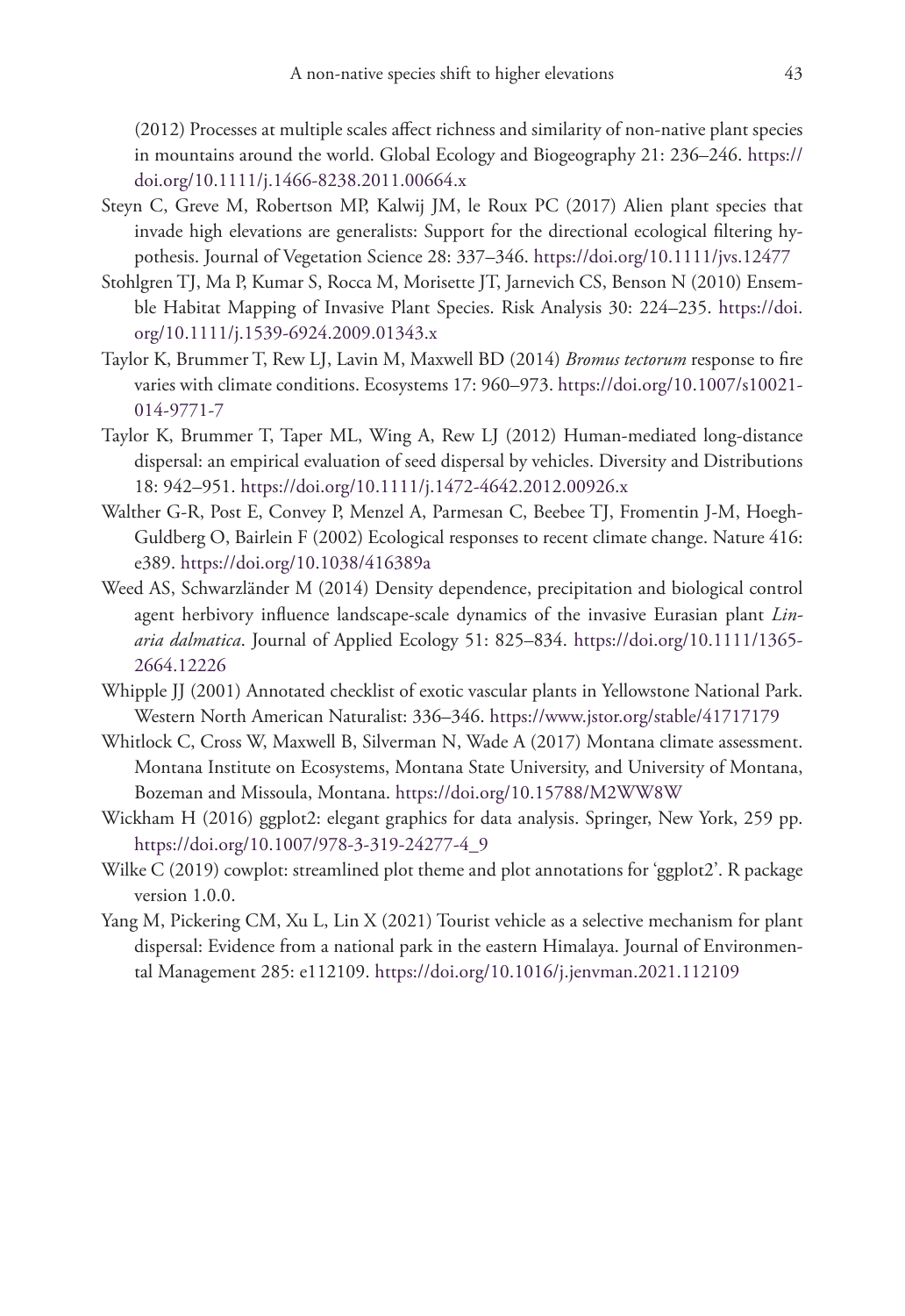# **Supplementary material 1**

# **Figure S1. Location of study sites (17) by (A) road, (B) climate cell, and (C) population grouping**

Authors: Christian D. Larson, Fredric W. Pollnac, Kaylee Schmitz, Lisa J. Rew Data type: occurrence

Copyright notice: This dataset is made available under the Open Database License [\(http://opendatacommons.org/licenses/odbl/1.0/](http://opendatacommons.org/licenses/odbl/1.0/)). The Open Database License (ODbL) is a license agreement intended to allow users to freely share, modify, and use this Dataset while maintaining this same freedom for others, provided that the original source and author(s) are credited.

Link: <https://doi.org/10.3897/neobiota.65.61673.suppl1>

# **Supplementary material 2**

**Figure S2.** *Linaria dalmatica* **stem density (stems m-2) over the course of the study (2008–2013, 2015) at those sites with shrinking populations**

Authors: Christian D. Larson, Fredric W. Pollnac, Kaylee Schmitz, Lisa J. Rew

Data type: occurrence

Explanation note: Each site is identified by road and elevation.

Copyright notice: This dataset is made available under the Open Database License [\(http://opendatacommons.org/licenses/odbl/1.0/](http://opendatacommons.org/licenses/odbl/1.0/)). The Open Database License (ODbL) is a license agreement intended to allow users to freely share, modify, and use this Dataset while maintaining this same freedom for others, provided that the original source and author(s) are credited.

Link: <https://doi.org/10.3897/neobiota.65.61673.suppl2>

# **Supplementary material 3**

# **Figure S3.** *Linaria dalmatica* **stem density (stems m-2) over the course of the study (2008–2013, 2015) at those sites with stable/growing populations**

Authors: Christian D. Larson, Fredric W. Pollnac, Kaylee Schmitz, Lisa J. Rew Data type: occurrence

Explanation note: Each site is identified by road and elevation.

Copyright notice: This dataset is made available under the Open Database License [\(http://opendatacommons.org/licenses/odbl/1.0/](http://opendatacommons.org/licenses/odbl/1.0/)). The Open Database License (ODbL) is a license agreement intended to allow users to freely share, modify, and use this Dataset while maintaining this same freedom for others, provided that the original source and author(s) are credited.

Link: <https://doi.org/10.3897/neobiota.65.61673.suppl3>